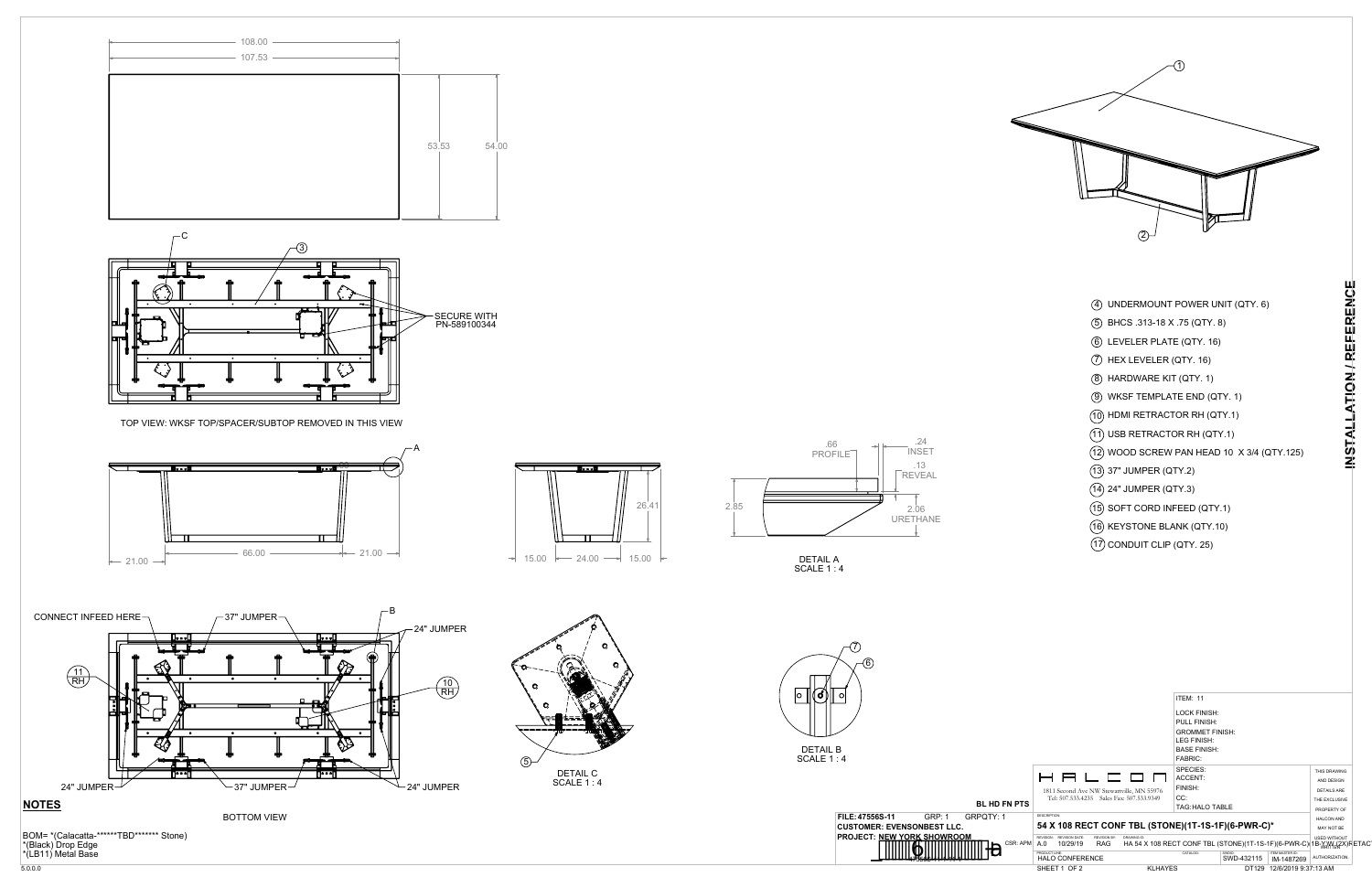

#### TBD\*\*\*\*\* STONE)\*(BLACK) DROP EDGE

BE05480-BK-M1-17(2) POWER OUTLETS, 17" MODULAR END(1) 2 OUTLET USB MODULAR CHARGER(2) OP<br>MCMASTER 91255A581

HX-SL

## **NOTES**

BOM= \*(Calacatta-\*\*\*\*\*\*TBD\*\*\*\*\*\*\* Stone) \*(Black) Drop Edge \*(LB11) Metal Base

|                                                                                                                                       | BLN MFGID                                                                                                                                                                                                                                                                                                                                                 | GRP   IMID                                                                                                                                                                                                                             | <b>PN</b>                                                                                                                                                                       | <b>DESC</b>                                                                                                                                                                                                                                                                                                                                                                                                                                                                                                                                                                                                                                                                                                                                    | FIN   GRADE   QTY   SEQ |                       | <b>ROUTING</b>                                           | <b>NOTE</b>                                                                                                                                                                                                        |
|---------------------------------------------------------------------------------------------------------------------------------------|-----------------------------------------------------------------------------------------------------------------------------------------------------------------------------------------------------------------------------------------------------------------------------------------------------------------------------------------------------------|----------------------------------------------------------------------------------------------------------------------------------------------------------------------------------------------------------------------------------------|---------------------------------------------------------------------------------------------------------------------------------------------------------------------------------|------------------------------------------------------------------------------------------------------------------------------------------------------------------------------------------------------------------------------------------------------------------------------------------------------------------------------------------------------------------------------------------------------------------------------------------------------------------------------------------------------------------------------------------------------------------------------------------------------------------------------------------------------------------------------------------------------------------------------------------------|-------------------------|-----------------------|----------------------------------------------------------|--------------------------------------------------------------------------------------------------------------------------------------------------------------------------------------------------------------------|
| $\frac{2}{3}$<br>$\frac{5}{6}$<br>$\begin{bmatrix} 7 \\ 8 \\ 9 \end{bmatrix}$<br>$\vert$ 11<br> 12<br> 13<br> 14<br> 15<br>  16<br>17 | 47556S-11-1-11-74<br>47556S-11-1-11-13<br>47556S-11-1-11-73<br>47556S-11-1-11-10<br>47556S-11-1-11-7<br>47556S-11-1-11-5<br>47556S-11-1-11-8<br>47556S-11-1-11-12<br>47556S-11-1-11-53<br>47556S-11-1-11-55<br>47556S-11-1-11-64<br>47556S-11-1-11-6<br>47556S-11-1-11-3<br>47556S-11-1-11-4<br>47556S-11-1-11-11<br>47556S-11-1-11-9<br>47556S-11-1-11-2 | IM-1487265<br>IM-1383998<br>IM-1487143<br>IM-1144887<br>IM-1129463<br>IM-740053<br>IM-1141664<br>IM-1303159<br>IM-1397812<br>IM-1483588<br>IM-1483589<br>IM-1126180<br>IM-566651<br>IM-626924<br>IM-1212324<br>IM-1144873<br>IM-504035 | 441362<br>408228<br>81487143<br>81144887<br>81129463<br>8740053<br>81141664<br>81303159<br>413317<br>440045<br>440046<br>589100344<br>8566651<br>8626924<br>81144873<br>8504035 | 54 X 108 CONF TBL WKSF (STONE)(1T-1S)(6P-CTR)*<br>54 X 108 CONF TBL Y BASE (LB11)<br>38 X 89 FRAME (Y-BASE) (54 X 108 RECT TBL CTR PWR)<br>HALO UNDERMOUNT PÓWER WITH KEYSTONES (HALÓ BLACK)<br>0.313-18 X 0.75L BHSHCS<br>2.5IN LEVELING PLATE<br>HEX LEVELER .25-20 THREAD 1IN STUD<br>HALO CONFERENCE SHIPPED HARDWARE KIT<br>HA 54 X 108 RECT WKSF TEMPLATE<br>LEGRAND RETRACTOR ASSEMBLY ***RH*** (HDMI)<br>LEGRAND RETRACTOR ASSEMBLY ***RH*** (USB)<br>SCREW PPH #10 X 3/4 (.75) BLACK<br>37IN ANDERSON JUMPER CABLE W SHEATHING<br>24IN ANDERSON JUMPER CABLE W SHEATHING<br>81131531-120   AC POWER ENTRY CABLE 120IN - STRAIGHT PLUG<br>LEVITON QUICKPORT KEYSTONE BLANK (BLACK)<br>1/2"ONEHOLE MOUNT PIPE/CONDUIT CABLE STRAP CLAMP | $O-O$                   | 16<br>125<br>10<br>25 | BL HD FN PTS<br>ST PTS<br>SW1 RT1 TM<br>ST PTS<br>ST PTS | *(CALACATTA-*****T<br>BE05480-BK-M1-17(2<br>MCMASTER 91255A<br>IEC CORP IL40-41-H<br>PHILIPS, PAN HEAD<br>ECA PN: 42-FF-37-BI<br>ECA PN: 42-FF-24-BI<br>BYRNE PN ????-120<br>LEVITON 41084-BE R<br>MCMASTER-CARR # |

ECA PN: 42-FF-37-BBYRNE PN: BE00713-FL-1/2-MESH37INCLUDES BLACK BRAIDED SHEATHING ECA PN: 42-FF-24-BBYRNE PN: BE00713-FL-1/2-MESH24 LEVITON 41084-BE BLANK(DEFAULT FINISH) MCMASTER-CARR #9434T19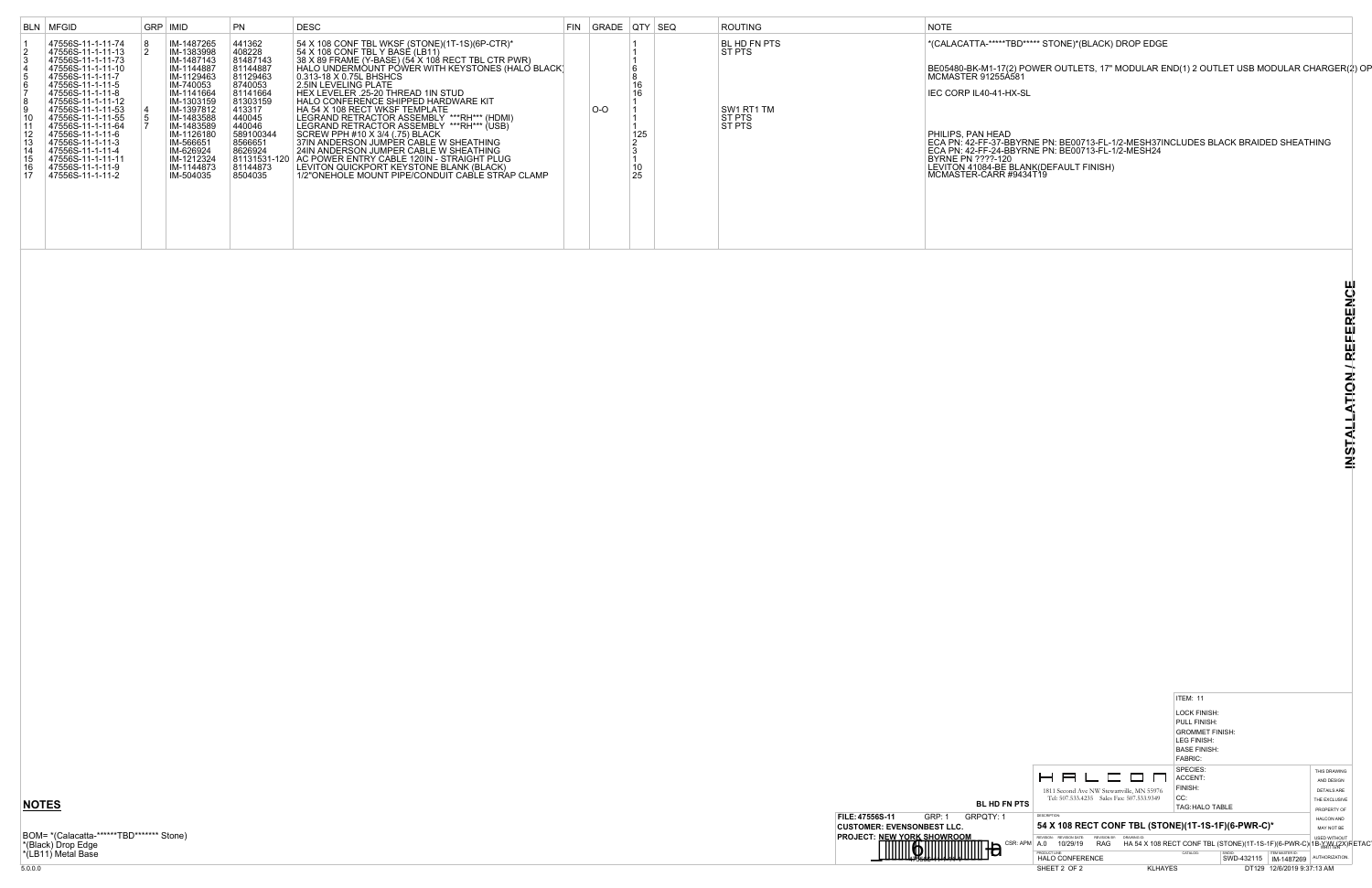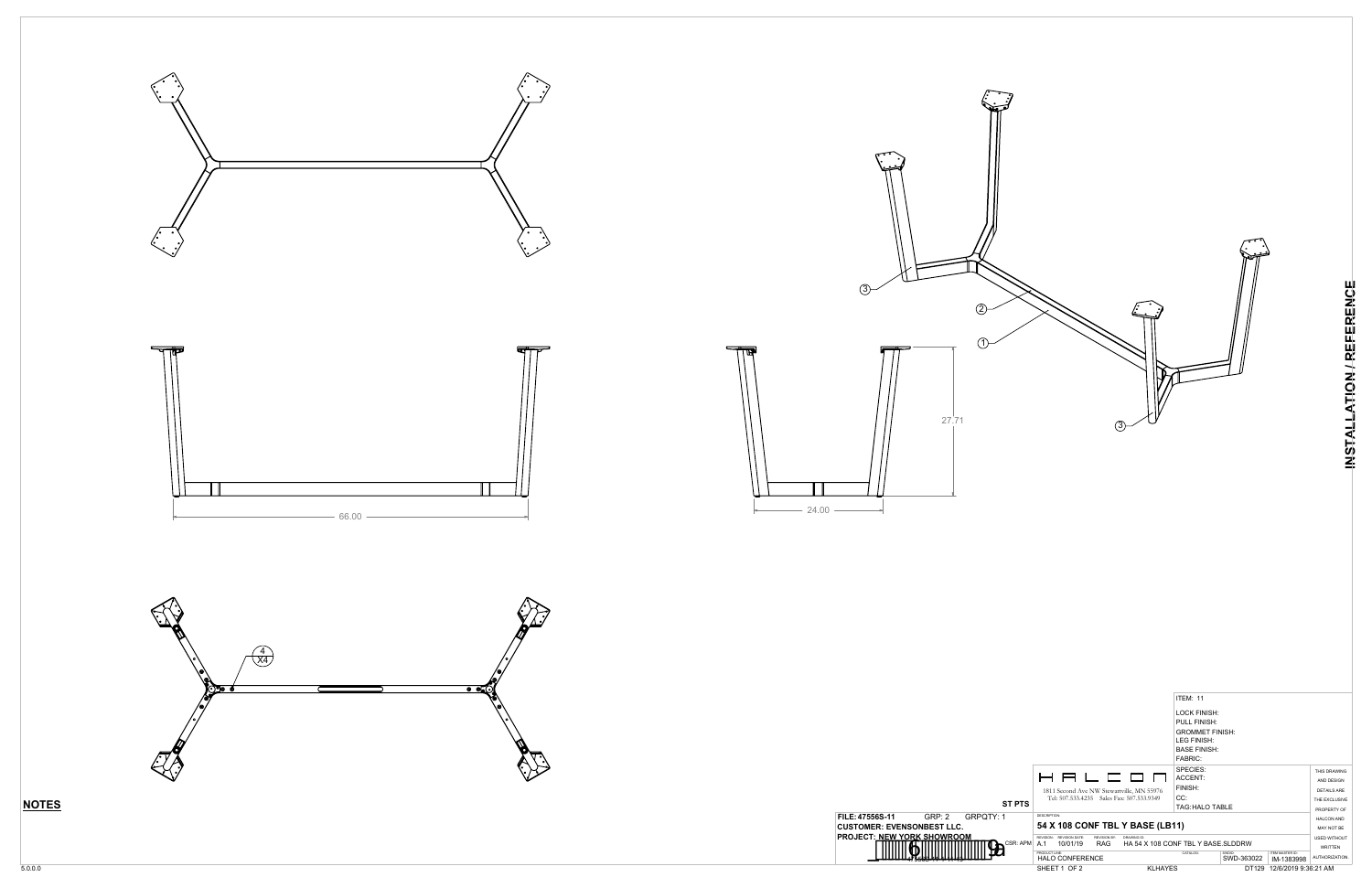|          |                                                                         |                                    | <b>ITEM: 11</b>                       |                      |                               |                     |
|----------|-------------------------------------------------------------------------|------------------------------------|---------------------------------------|----------------------|-------------------------------|---------------------|
|          |                                                                         |                                    | LOCK FINISH:<br><b>PULL FINISH:</b>   |                      |                               |                     |
|          |                                                                         |                                    | <b>GROMMET FINISH:</b><br>LEG FINISH: |                      |                               |                     |
|          |                                                                         |                                    | <b>BASE FINISH:</b>                   |                      |                               |                     |
|          |                                                                         |                                    | <b>FABRIC:</b>                        |                      |                               |                     |
|          |                                                                         |                                    | SPECIES:                              |                      |                               | THIS DRAWING        |
|          | 8 8 6 6 9 0                                                             |                                    | ACCENT:                               |                      |                               | AND DESIGN          |
|          | 1811 Second Ave NW Stewartville, MN 55976                               |                                    | FINISH:                               |                      |                               | <b>DETAILS ARE</b>  |
|          | Tel: 507.533.4235 Sales Fax: 507.533.9349                               |                                    | CC:                                   |                      |                               | THE EXCLUSIVE       |
| ST PTS   |                                                                         |                                    | TAG: HALO TABLE                       |                      |                               | PROPERTY OF         |
| 1        | DESCRIPTION:                                                            |                                    |                                       |                      |                               | <b>HALCON AND</b>   |
|          | 54 X 108 CONF TBL Y BASE (LB11)                                         |                                    |                                       |                      |                               | MAY NOT BE          |
| CSR: APM | REVISION DATE:<br><b>REVISION BY:</b><br>REVISION:<br>A.1<br><b>RAG</b> | DRAWING ID:                        |                                       |                      |                               | <b>USED WITHOUT</b> |
|          | 10/01/19                                                                | HA 54 X 108 CONF TBL Y BASE.SLDDRW |                                       |                      |                               | <b>WRITTEN</b>      |
|          | PRODUCT UNF:<br><b>HALO CONFERENCE</b>                                  |                                    | CATALOG:                              | SWDID:<br>SWD-363022 | ITEM MASTER ID:<br>IM-1383998 | AUTHORIZATION.      |
|          | SHEET 2 OF 2                                                            | <b>KLHAYES</b>                     |                                       | DT129                | 12/6/2019 9:36:21 AM          |                     |



\581

| BLN MFGID                                                                          | GRP   IMID                                           | <b>PN</b>                                  | <b>DESC</b>                                                                                                                                              | <b>FIN</b> | GRADE QTY SEQ |  | ROUTING       | <b>NOTE</b>     |
|------------------------------------------------------------------------------------|------------------------------------------------------|--------------------------------------------|----------------------------------------------------------------------------------------------------------------------------------------------------------|------------|---------------|--|---------------|-----------------|
| 47556S-11-1-11-51<br>47556S-11-1-11-52<br>47556S-11-1-11-15  <br>47556S-11-1-11-14 | IM-1370106<br>IM-1370107<br>IM-1265733<br>IM-1129462 | 81370106<br>81370107<br>368618<br>81129462 | HORIZONTAL CONF LEG EXTRUSION 48.54IN (LB11)<br>CONF COVER EXTRUSION 48.54IN (LB11)<br>HALO END Y BASE FOR 54-60 BASES (LB11)<br>0.313-18 X 0.75L FHSHCS |            |               |  | <b>ST PTS</b> | MCMASTER 91253A |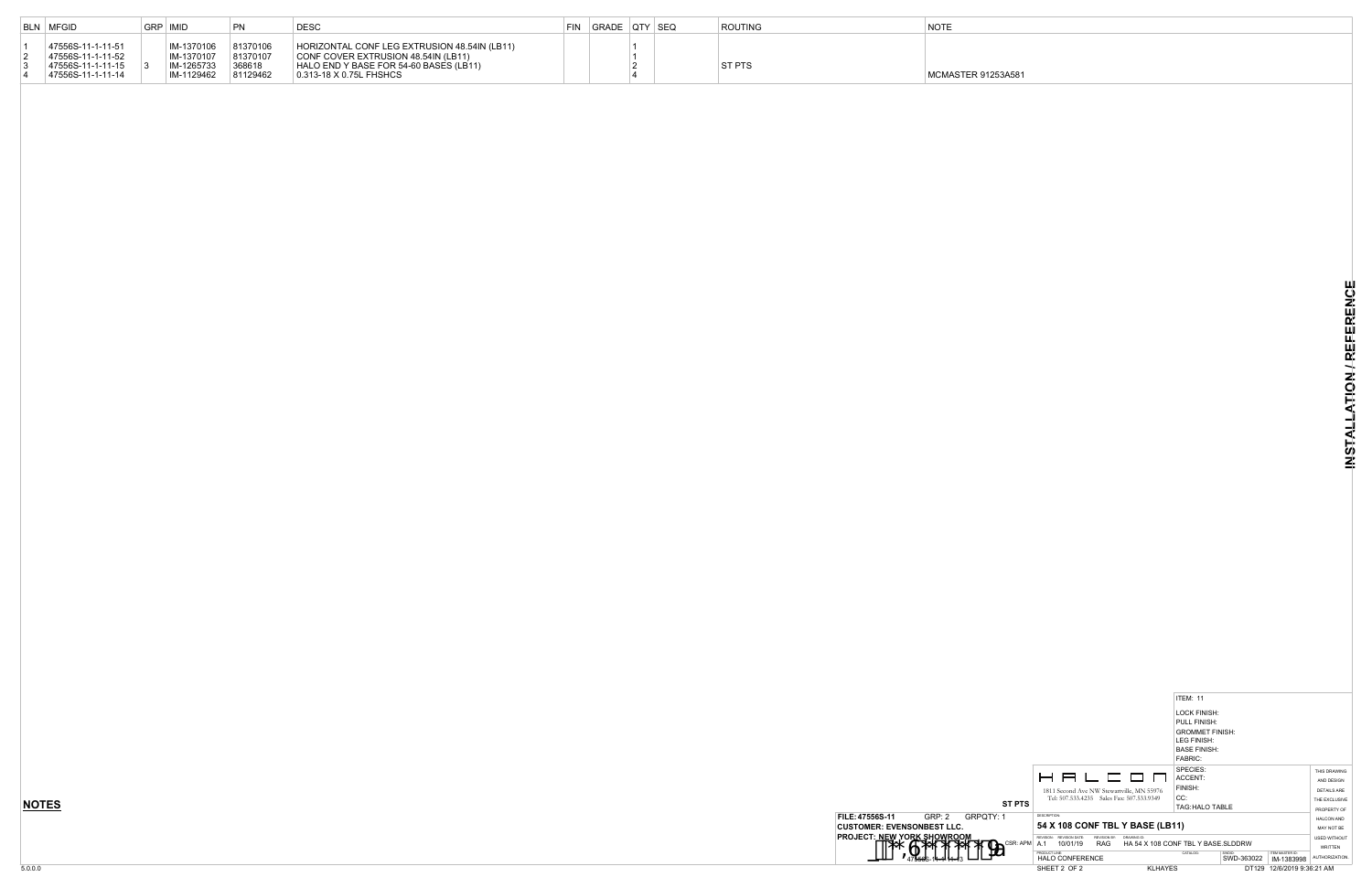



- CAST UNION MK3 (QTY. 2) 1
- .313-18 X .75L FHSHCS (QTY. 12) 2
- .313-18 X .75L BHSHCS (QTY. 4) 3
- 10-24 X .625L BHSHCS (QTY. 4) 4
- 10-24 X 1.001L FHSHCS (QTY. 3) 5
- UNIVERSAL GLIDE AND LIFTER (QTY. 2) 6
- DOUBLE LOCKING WASHER (QTY. 4) 7
	- GLIDE RC SILENCER (QTY. 2) 8
	- CAST LEG TOP ADAPTER (QTY. 2) 9
	- COVER EXTRUSION 24.2" (QTY. 2) 10
- CONF COVER EXTRUSION 9.88" (QTY. 2) 11
- CONF END ADAPTER EXTRUSION (QTY. 1) 12
	- CONF END COVER (QTY. 1) 13
	- .313-18 X 1.75L SHCS (QTY. 2) 14
- VERTICAL CONF LEG EXTRUSION (QTY.2) 15
- HORIZONTAL CONF LEG EXTRUSION 9.78" (QTY. 2) 16
	- 120 DEGREE ADAPTER (QTY. 1) 17

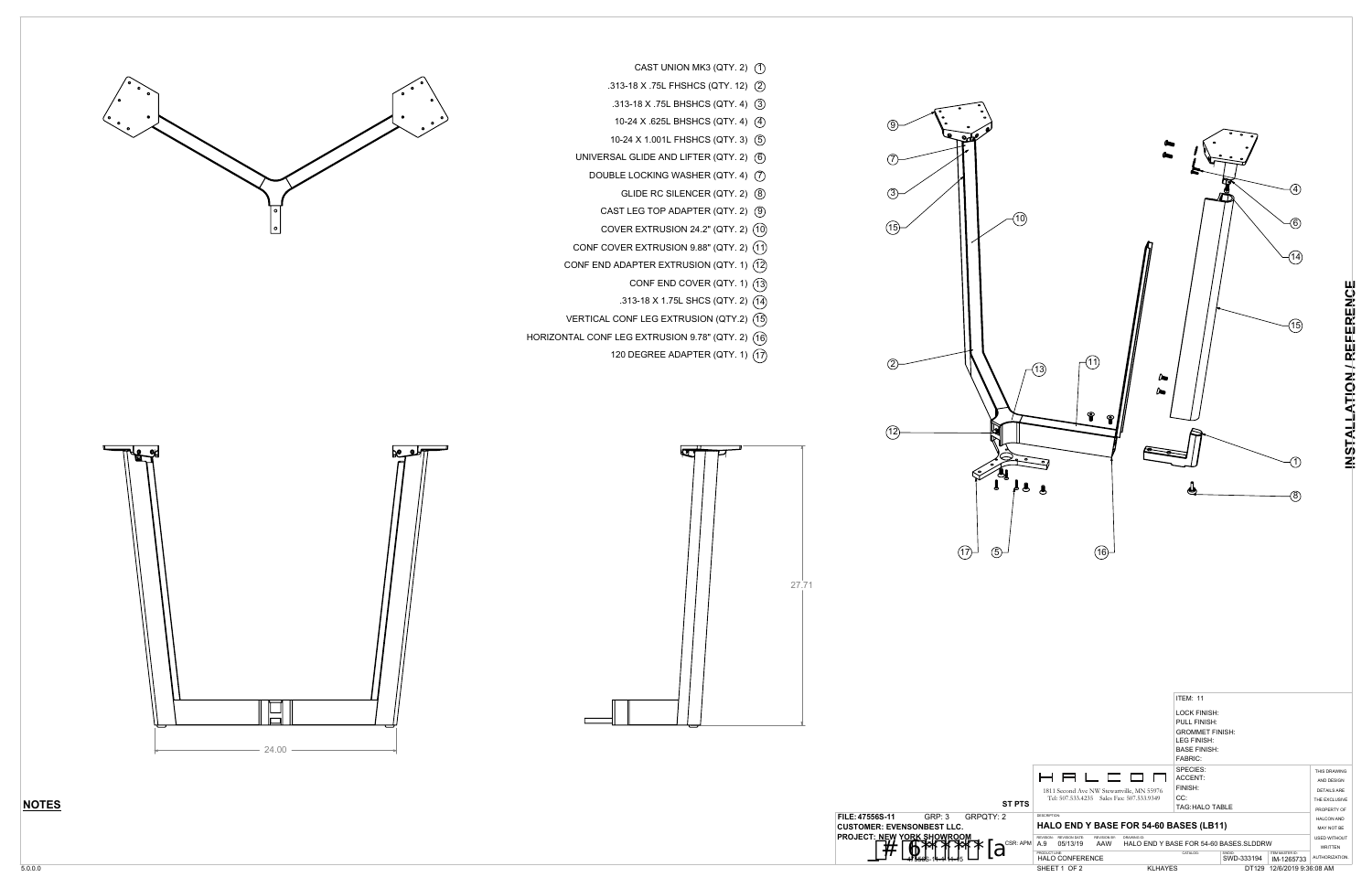|          |                                                                                                    | <b>LOCK FINISH:</b><br><b>PULL FINISH:</b><br><b>GROMMET FINISH:</b><br>LEG FINISH:<br><b>BASE FINISH:</b><br><b>FABRIC:</b> |            |                      |                                       |  |  |  |
|----------|----------------------------------------------------------------------------------------------------|------------------------------------------------------------------------------------------------------------------------------|------------|----------------------|---------------------------------------|--|--|--|
|          | 8 8 6 6 9 0                                                                                        | SPECIES:<br>ACCENT:                                                                                                          |            |                      | THIS DRAWING<br>AND DESIGN            |  |  |  |
|          |                                                                                                    | FINISH:                                                                                                                      |            |                      |                                       |  |  |  |
|          | 1811 Second Ave NW Stewartville, MN 55976<br>Tel: 507.533.4235 Sales Fax: 507.533.9349             | CC:                                                                                                                          |            |                      |                                       |  |  |  |
| ST PTS   |                                                                                                    |                                                                                                                              |            |                      | THE EXCLUSIVE                         |  |  |  |
|          |                                                                                                    | TAG: HALO TABLE                                                                                                              |            |                      | PROPERTY OF                           |  |  |  |
| 2        | DESCRIPTION:                                                                                       |                                                                                                                              |            |                      | HAI CON AND                           |  |  |  |
|          | <b>HALO END Y BASE FOR 54-60 BASES (LB11)</b>                                                      |                                                                                                                              |            |                      | MAY NOT BE                            |  |  |  |
| CSR: APM | <b>REVISION DATE:</b><br>REVISION:<br><b>REVISION BY:</b><br>DRAWING ID:<br>A.9<br>AAW<br>05/13/19 | HALO END Y BASE FOR 54-60 BASES SLDDRW                                                                                       |            |                      | <b>USED WITHOUT</b><br><b>WRITTEN</b> |  |  |  |
|          | PRODUCT UNF:                                                                                       | CATALOG:                                                                                                                     | SWDID:     | ITEM MASTER ID:      |                                       |  |  |  |
|          | <b>HALO CONFERENCE</b>                                                                             |                                                                                                                              | SWD-333194 | IM-1265733           | AUTHORIZATION.                        |  |  |  |
|          | SHEET 2 OF 2                                                                                       | <b>KLHAYES</b>                                                                                                               | DT129      | 12/6/2019 9:36:08 AM |                                       |  |  |  |

ITEM: 11





|                                                                                                                                                                | BLN MFGID                                                                                                                                                                                                                                                                                                                                                         | GRP IMID                                                                                                                                                                                                                                            | <b>PN</b>                                                                                                                                                                                               | <b>DESC</b>                                                                                                                                                                                                                                                                                                                                                                                                                                                                                                                                                                                                                                            | FIN | GRADE QTY SEQ |                           | ROUTING | <b>NOTE</b>                                                                                                                                                                     |
|----------------------------------------------------------------------------------------------------------------------------------------------------------------|-------------------------------------------------------------------------------------------------------------------------------------------------------------------------------------------------------------------------------------------------------------------------------------------------------------------------------------------------------------------|-----------------------------------------------------------------------------------------------------------------------------------------------------------------------------------------------------------------------------------------------------|---------------------------------------------------------------------------------------------------------------------------------------------------------------------------------------------------------|--------------------------------------------------------------------------------------------------------------------------------------------------------------------------------------------------------------------------------------------------------------------------------------------------------------------------------------------------------------------------------------------------------------------------------------------------------------------------------------------------------------------------------------------------------------------------------------------------------------------------------------------------------|-----|---------------|---------------------------|---------|---------------------------------------------------------------------------------------------------------------------------------------------------------------------------------|
| $\vert 3 \vert$<br>$\vert 4 \vert$<br>$\overline{5}$<br>6<br>$\begin{array}{c} 8 \\ 9 \end{array}$<br>$ 10\rangle$<br>$\vert$ 11<br>12<br>13<br>14<br>15<br>16 | 47556S-11-1-11-19<br>47556S-11-1-11-21<br>47556S-11-1-11-22<br>47556S-11-1-11-24<br>47556S-11-1-11-25<br>47556S-11-1-11-30<br>47556S-11-1-11-23<br>47556S-11-1-11-16<br>47556S-11-1-11-18<br>47556S-11-1-11-27<br>47556S-11-1-11-31<br>47556S-11-1-11-28<br>47556S-11-1-11-29<br>47556S-11-1-11-17<br>47556S-11-1-11-26<br>47556S-11-1-11-32<br>47556S-11-1-11-20 | IM-1129457<br>IM-1129462<br>IM-1129463<br>IM-1129465<br>IM-1129466<br>  IM-1137364<br>IM-1129464<br>  IM-000742<br>  IM-1129455<br>IM-1129498<br>IM-1246284<br>  IM-1129500<br>IM-1129501<br>IM-1112165<br>  IM-1129496<br>IM-1246285<br>IM-1129458 | 81129457<br>81129462<br>81129463<br>81129465<br>81129466<br>81137364<br>81129464<br>2510604<br>81129455<br>81129498<br>81246284<br>81129500<br>81129501<br>81112165<br>81129496<br>81246285<br>81129458 | CAST UNION MK3 (BLACK)<br>0.313-18 X 0.75L FHSHCS<br>0.313-18 X 0.75L BHSHCS<br>10-24 X 0.625L BHSHCS<br>FHMS 10-24 X 1.0L THREAD CUTTING<br>5W UNIVERSAL GLIDE AND LIFTER (BLACK ZINC)<br>0.313 I.D. DOUBLE LOCKING WASHER<br>GLIDE RC SILENCER 7/8 X 1 5/16X18<br>CAST LEG TOP ADAPTER (BLACK)<br>35W CONF COVER EXTRUSION 23.7 INCH (LB11)<br>35W CONF COVER EXTRUSION 9.88 INCH (LB11)<br>CONF END ADAPTER EXTRUSION (LB11 BRUSHED BRASS)<br>CONF END COVER (LB11 BRUSHED BRASS)<br>0.313-18 X 1.75L SHCS<br>VERTICAL CONF LEG EXTRUSION (LB11 BRUSHED BRASS)<br>HORIZONTAL CONF LEG EXTRUSION 9.78 INCH (LB11)<br>120 DEGREE ADAPTER (BLACK ZINC) |     |               | 2<br>12<br>$\overline{2}$ |         | <b>MCMASTER 91253A581</b><br><b>MCMASTER 91255A581</b><br><b>MCMASTER 91255A244</b><br><b>MCMASTER 90086A247</b><br>STANDARD<br>MCMASTER 95795A024<br><b>MCMASTER 91251A589</b> |
|                                                                                                                                                                |                                                                                                                                                                                                                                                                                                                                                                   |                                                                                                                                                                                                                                                     |                                                                                                                                                                                                         |                                                                                                                                                                                                                                                                                                                                                                                                                                                                                                                                                                                                                                                        |     |               |                           |         |                                                                                                                                                                                 |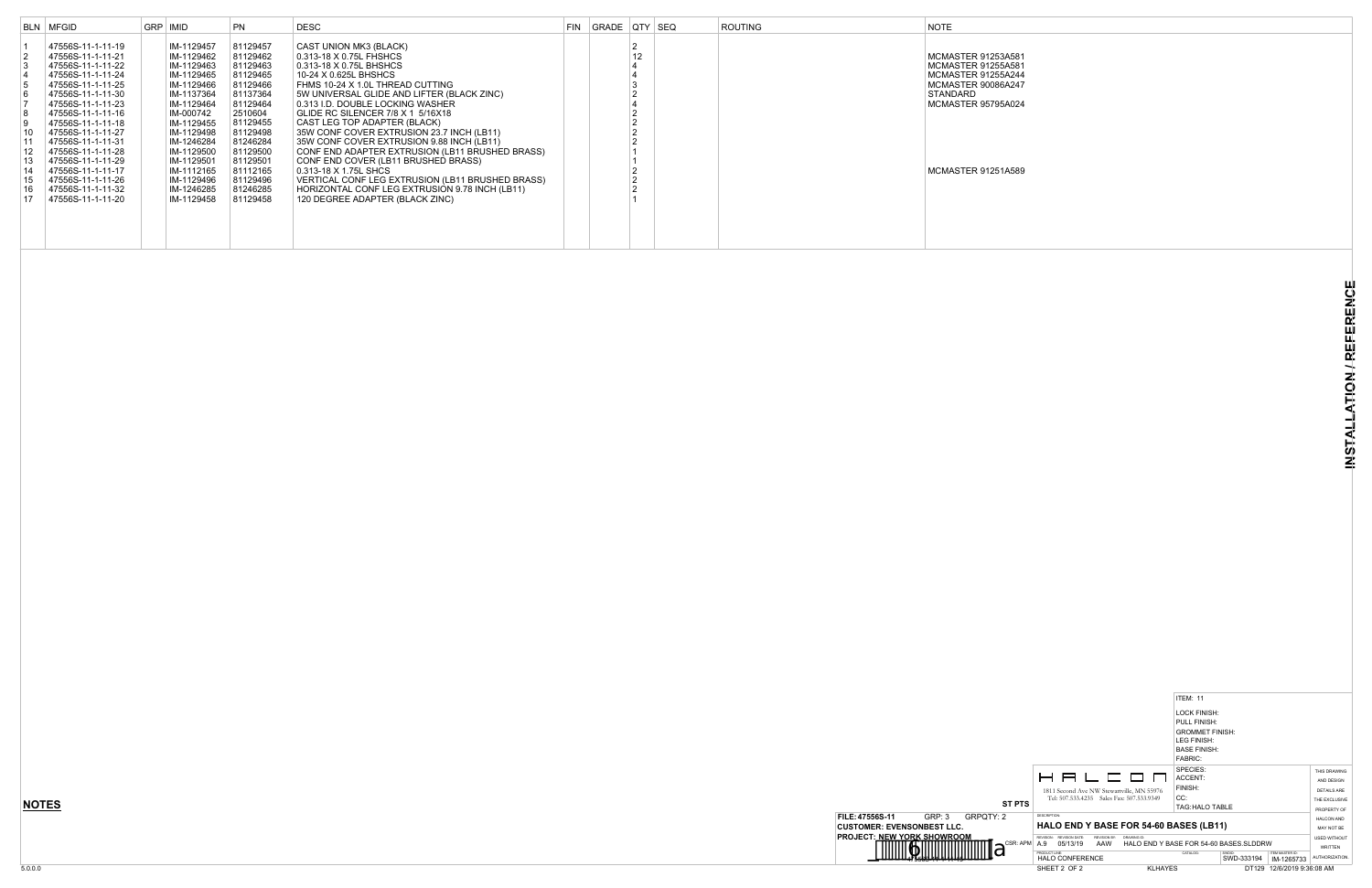

- 
-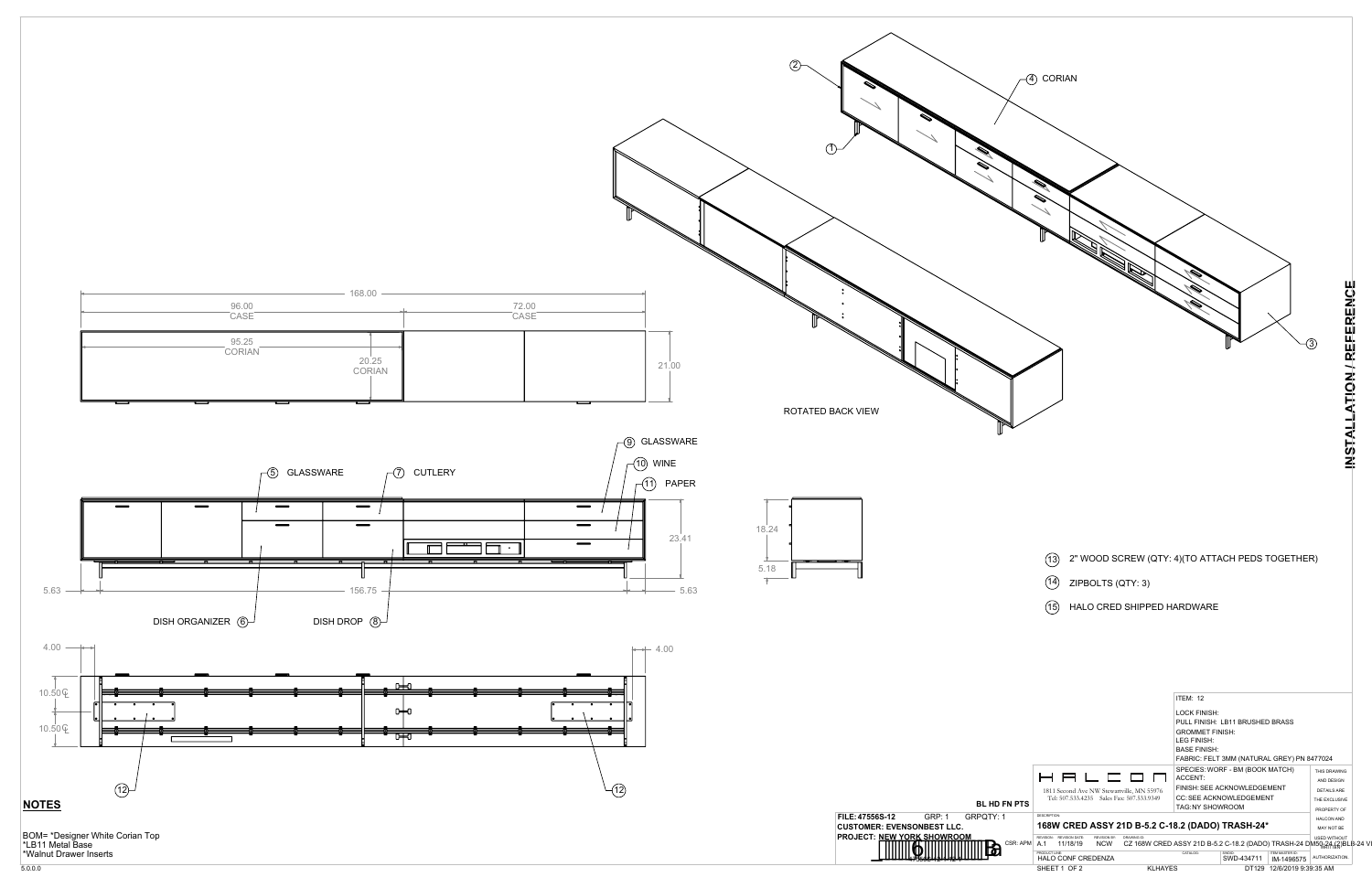|               |                                                                                                                                                                                | ITEM: 12                              |                                            |                               |                              |
|---------------|--------------------------------------------------------------------------------------------------------------------------------------------------------------------------------|---------------------------------------|--------------------------------------------|-------------------------------|------------------------------|
|               |                                                                                                                                                                                | <b>LOCK FINISH:</b>                   | PULL FINISH: LB11 BRUSHED BRASS            |                               |                              |
|               |                                                                                                                                                                                | <b>GROMMET FINISH:</b><br>LEG FINISH: |                                            |                               |                              |
|               |                                                                                                                                                                                | <b>BASE FINISH:</b>                   |                                            |                               |                              |
|               |                                                                                                                                                                                |                                       | FABRIC: FELT 3MM (NATURAL GREY) PN 8477024 |                               |                              |
|               | – ⊟<br>$\mathbf{I}$<br><b>┌─ ┌─</b>                                                                                                                                            | ACCENT:                               | SPECIES: WORF - BM (BOOK MATCH)            |                               | THIS DRAWING<br>AND DESIGN   |
|               | 1811 Second Ave NW Stewartville, MN 55976                                                                                                                                      |                                       | FINISH: SEE ACKNOWLEDGEMENT                |                               | <b>DETAILS ARE</b>           |
| <b>FN PTS</b> | Tel: 507.533.4235 Sales Fax: 507.533.9349                                                                                                                                      | TAG: NY SHOWROOM                      | <b>CC: SEE ACKNOWLEDGEMENT</b>             |                               | THE EXCLUSIVE<br>PROPERTY OF |
|               | <b>DESCRIPTION:</b>                                                                                                                                                            |                                       |                                            |                               | <b>HALCON AND</b>            |
|               | 168W CRED ASSY 21D B-5.2 C-18.2 (DADO) TRASH-24*                                                                                                                               |                                       |                                            |                               | MAY NOT BE                   |
| CSR: APM      | <b>REVISION DATE:</b><br>REVISION BY:<br>REVISION:<br>DRAWING ID:<br>A.1<br><b>NCW</b><br>CZ 168W CRED ASSY 21D B-5.2 C-18.2 (DADO) TRASH-24 DM50 24 L(2)BLB-24 VI<br>11/18/19 |                                       |                                            |                               | <b>USED WITHOUT</b>          |
|               | PRODUCT LINE:<br><b>HALO CONF CREDENZA</b>                                                                                                                                     | CATALOG:                              | SWDID:<br>SWD-434711                       | ITEM MASTER ID:<br>IM-1496575 | AUTHORIZATION.               |
|               | SHEET 2 OF 2<br><b>KLHAYES</b>                                                                                                                                                 |                                       | DT129                                      | 12/6/2019 9:39:35 AM          |                              |
|               |                                                                                                                                                                                |                                       |                                            |                               |                              |

BOM= \*Designer White Corian Top \*LB11 Metal Base \*Walnut Drawer Inserts



|                                              | BLN MFGID                                                                                                                                                                     | GRP IMID                                                                                                        | <b>PN</b>                                                                                 | DESC                                                                                                                                                                                                                                                                                                                                                      | FIN GRADE QTY SEQ |  | <b>ROUTING</b>                                                               | <b>NOTE</b>                                |
|----------------------------------------------|-------------------------------------------------------------------------------------------------------------------------------------------------------------------------------|-----------------------------------------------------------------------------------------------------------------|-------------------------------------------------------------------------------------------|-----------------------------------------------------------------------------------------------------------------------------------------------------------------------------------------------------------------------------------------------------------------------------------------------------------------------------------------------------------|-------------------|--|------------------------------------------------------------------------------|--------------------------------------------|
| $\vert$ 2<br>$\vert$ 3<br><b>6</b>           | 47556S-12-1-12-406 78<br>47556S-12-1-12-379 75<br>47556S-12-1-12-221<br>47556S-12-1-12-64<br>47556S-12-1-12-63<br>47556S-12-1-12-56<br>47556S-12-1-12-14<br>47556S-12-1-12-57 | SWD-435048<br>IM-1496577<br>  IM-1496545<br>IM-1496458<br>IM-1491868<br>IM-1217229<br>IM-1160439<br>IM-1217230  | 444302<br>444304<br>444289<br>444265<br>81491868<br>81217229<br>334434<br>81217230        | X 156W CREDENZA BASE 5.17H 21D (LB11)<br>96W CRED LH CASE 21D 18.23H (DADO) TRASH-24 DM50*<br>72W CRED RH CASE 21D 18.23H (DADO) VINYL-36 BBB*<br>5 X 20.25 X 95.25 CORIAN TOP (DESIGNER WHITE)<br>2.75 X 16.9 X 20 DRAWER INSERT (GLASSWARE) WALNUT<br>DISH ORGANIZER ASSY 508.2 X 423.4 (WALNUT)<br>2.75 X 16.9 X 20 DRAWER INSERT (CUTLERY) WALNUT     |                   |  | BL HD FN PTS<br>ST PTS<br>CC BL HD FN PTS<br>CC BL HD FN PTS<br>BL HD FN PTS | *CC CASE*WW FACES<br>*CC CASE / WW FACES   |
| 8<br>9<br>∣ 10<br>11<br>12<br>13<br>14<br>15 | 47556S-12-1-12-4<br>47556S-12-1-12-58<br>47556S-12-1-12-60<br>47556S-12-1-12-61<br>47556S-12-1-12-59<br>47556S-12-1-12-2<br>47556S-12-1-12-3<br>47556S-12-1-12-62             | IM-1160397<br>IM-1245710<br>IM-1410131<br>IM-1410132<br>IM-1387835<br>  IM-844843<br>IM-1045735<br>l IM-1456173 | 334426<br>81245710<br>81410131<br>81410132<br>81387835<br>8844843<br>81045735<br>81456173 | 24W DISH DROP INSERT 18D (GREY BIN) (WAFC)<br>2.75 X 16.9 X 32 DRAWER INSERT (GLASSWARE) WALNUT<br>2.75 X 16.9 X 32 DRAWER INSERT (WINE) WALNUT<br>2.75 X 16.9 X 32 DRAWER INSERT (PAPER) WALNUT<br>CREDENZA AUXILLARY SUPPORT PLATE (BLACK)<br>NO 8 WOOD SCREW 2.0IN L<br><b>ZIPBOLT WORK SURFACE CONNECTOR, DOGBONE-UT</b><br>HALO CREDENZA SHIPPED HDW |                   |  | BL HD FN PTS                                                                 | MCMASTER #90252A118<br>HAFELE # 262.96.945 |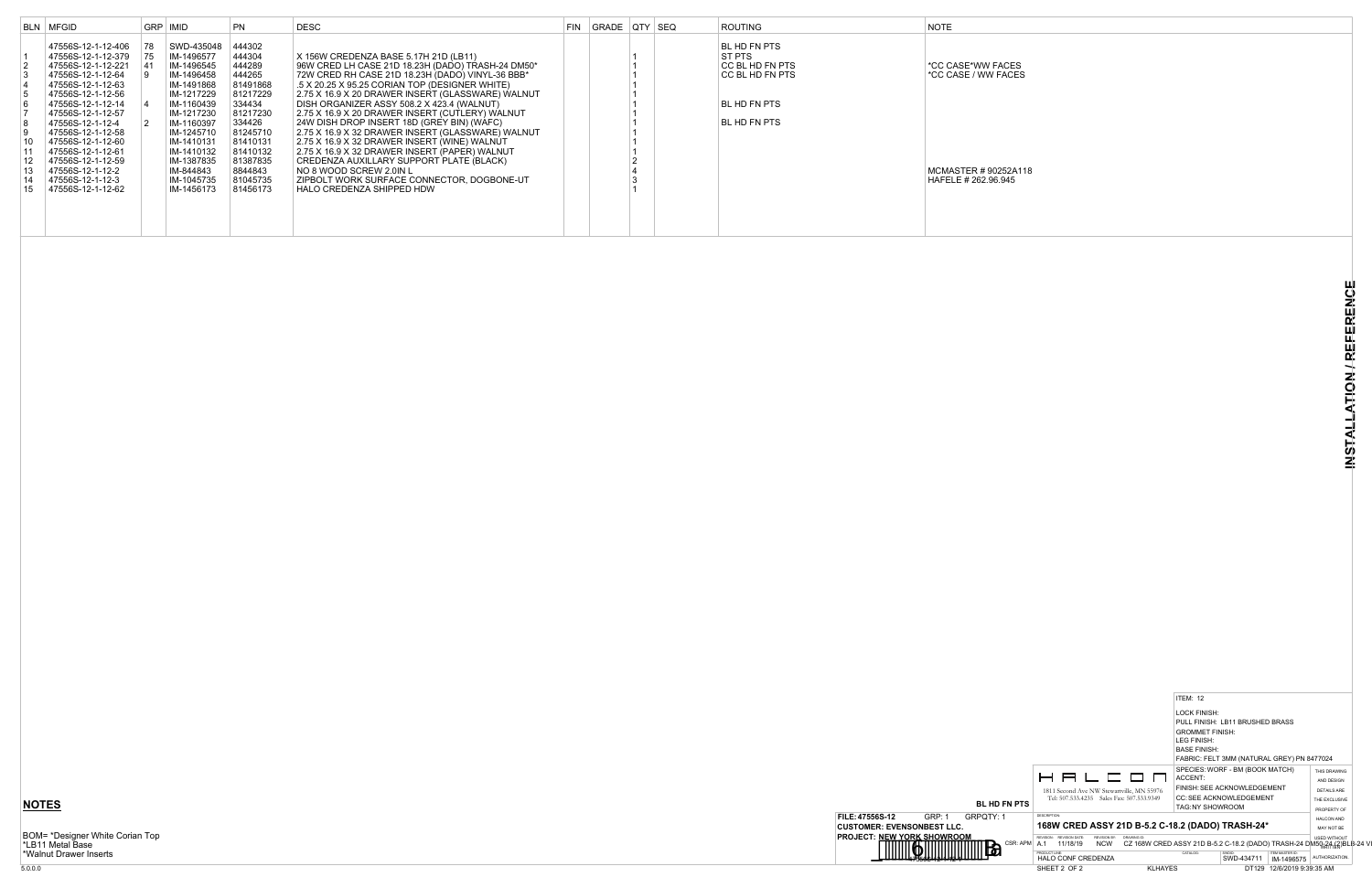



3) steel sheet 4) FABRIC





|          |                                                    |                       |              |                                                                                                       | <b>ITEM: 12</b><br><b>LOCK FINISH:</b><br><b>GROMMET FINISH:</b> | PULL FINISH: LB11 BRUSHED BRASS                                               |                                                             |                                                           |
|----------|----------------------------------------------------|-----------------------|--------------|-------------------------------------------------------------------------------------------------------|------------------------------------------------------------------|-------------------------------------------------------------------------------|-------------------------------------------------------------|-----------------------------------------------------------|
|          |                                                    |                       |              |                                                                                                       | <b>LEG FINISH:</b><br><b>BASE FINISH:</b>                        | FABRIC: FELT 3MM (NATURAL GREY) PN 8477024<br>SPECIES: WORF - BM (BOOK MATCH) |                                                             | THIS DRAWING                                              |
| FN PTS   |                                                    |                       |              | 8 8 6 6 6 7<br>1811 Second Ave NW Stewartville, MN 55976<br>Tel: 507.533.4235 Sales Fax: 507.533.9349 | ACCENT:<br>TAG: NY SHOWROOM                                      | FINISH: SEE ACKNOWLEDGEMENT<br><b>CC: SEE ACKNOWLEDGEMENT</b>                 |                                                             | AND DESIGN<br>DETAILS ARE<br>THE EXCLUSIVE<br>PROPERTY OF |
| 1        | <b>DESCRIPTION:</b><br>REVISION:                   | <b>REVISION DATE:</b> | REVISION RY: | <b>DRAWING ID:</b>                                                                                    | DISH ORGANIZER ASSY 508.2 X 423.4 (WALNUT)                       |                                                                               |                                                             | HAI CON AND<br>MAY NOT BE<br><b>USED WITHOUT</b>          |
| CSR: APM | A.4<br>PRODUCT LINE:<br><b>ALL</b><br>SHEET 1 OF 2 | 12/01/17              | ECB.         | <b>KLHAYES</b>                                                                                        | DISH ORGANIZER ASSY 508.2 X 423.4 SLDDRW<br>CATALOG:             | SWDID:<br>SWD-320554                                                          | ITEM MASTER ID:<br>IM-1160439<br>DT129 12/6/2019 9:38:15 AM | <b>WRITTEN</b><br><b>AUTHORIZATION</b>                    |
|          |                                                    |                       |              |                                                                                                       |                                                                  |                                                                               |                                                             |                                                           |

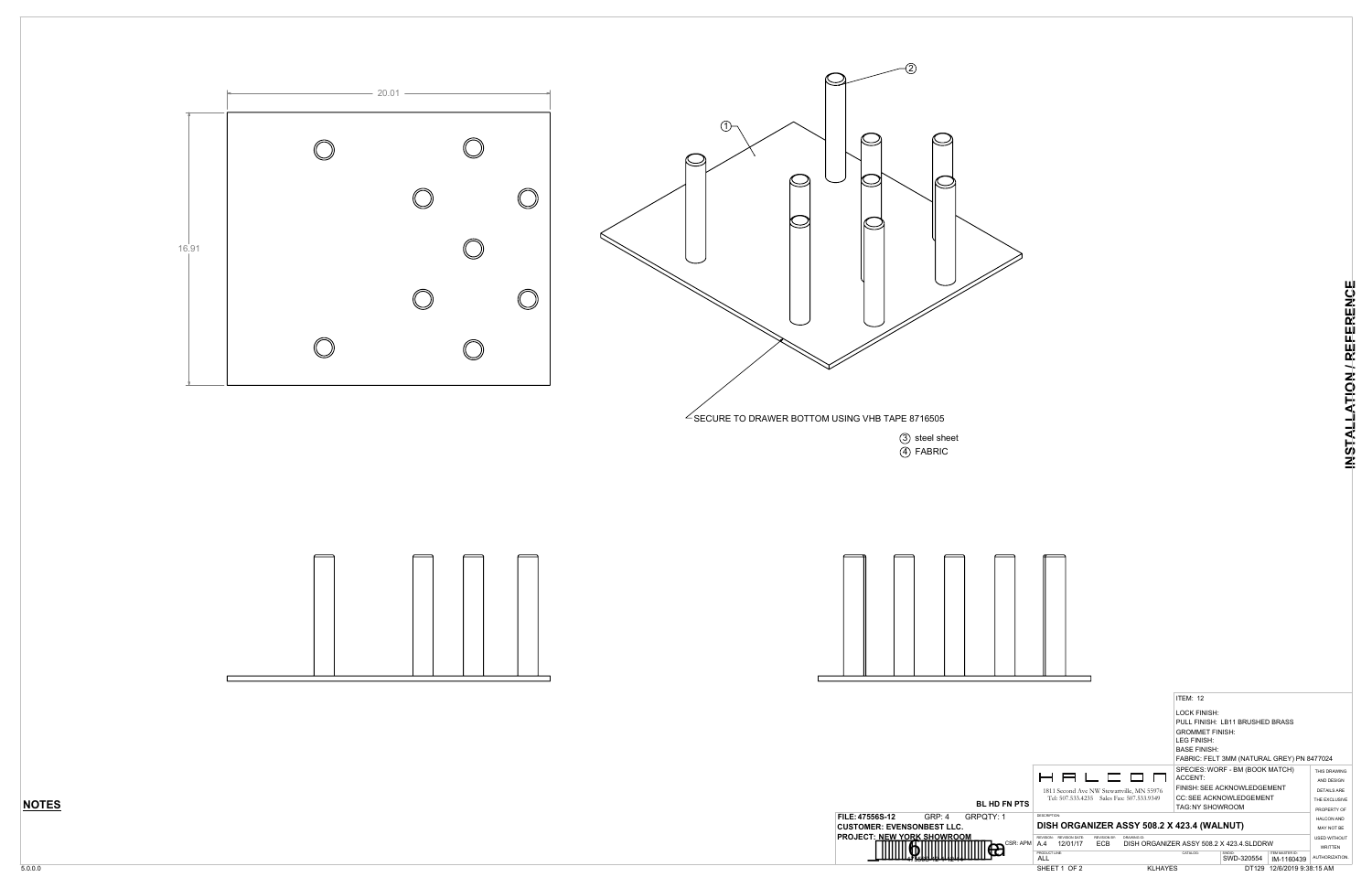|                     |                                                    |                                          | <b>ITEM: 12</b>        |                                            |                               |                     |
|---------------------|----------------------------------------------------|------------------------------------------|------------------------|--------------------------------------------|-------------------------------|---------------------|
|                     |                                                    |                                          | <b>LOCK FINISH:</b>    |                                            |                               |                     |
|                     |                                                    |                                          |                        | PULL FINISH: LB11 BRUSHED BRASS            |                               |                     |
|                     |                                                    |                                          | <b>GROMMET FINISH:</b> |                                            |                               |                     |
|                     |                                                    |                                          | LEG FINISH:            |                                            |                               |                     |
|                     |                                                    |                                          | <b>BASE FINISH:</b>    |                                            |                               |                     |
|                     |                                                    |                                          |                        | FABRIC: FELT 3MM (NATURAL GREY) PN 8477024 |                               |                     |
|                     |                                                    |                                          |                        | SPECIES: WORF - BM (BOOK MATCH)            |                               | THIS DRAWING        |
|                     | 8 8 6 6 9 0                                        |                                          | ACCENT:                |                                            |                               | AND DESIGN          |
|                     | 1811 Second Ave NW Stewartville, MN 55976          |                                          |                        | FINISH: SEE ACKNOWLEDGEMENT                |                               | <b>DETAILS ARE</b>  |
|                     | Tel: 507.533.4235 Sales Fax: 507.533.9349          |                                          |                        | <b>CC: SEE ACKNOWLEDGEMENT</b>             |                               | THE EXCLUSIVE       |
| <b>BL HD FN PTS</b> |                                                    |                                          | <b>TAG:NY SHOWROOM</b> |                                            |                               | PROPERTY OF         |
| PQTY: 1             | <b>DESCRIPTION:</b>                                |                                          |                        |                                            |                               | HAI CON AND         |
|                     | DISH ORGANIZER ASSY 508.2 X 423.4 (WALNUT)         |                                          |                        |                                            |                               | <b>MAY NOT BE</b>   |
|                     | <b>REVISION DATE:</b><br>REVISION RY:<br>REVISION: | DRAWING ID:                              |                        |                                            |                               | <b>USED WITHOUT</b> |
| CSR: APM            | ECB<br>A.4<br>12/01/17                             | DISH ORGANIZER ASSY 508.2 X 423.4.SLDDRW |                        |                                            |                               | <b>WRITTEN</b>      |
|                     | PRODUCT LINE:<br>ALL                               |                                          | CATALOG:               | SWDID:<br>SWD-320554                       | ITEM MASTER ID:<br>IM-1160439 | AUTHORIZATION.      |
|                     | SHEET 2 OF 2                                       | <b>KLHAYES</b>                           |                        | DT129                                      | 12/6/2019 9:38:15 AM          |                     |



| BLN MFGID                                                                        | GRP   IMID |                                                      | PN                           | <b>DESC</b>                                                                                                                               | FIN | GRADE QTY SEQ |  | <b>ROUTING</b>                             | <b>NOTE</b>   |
|----------------------------------------------------------------------------------|------------|------------------------------------------------------|------------------------------|-------------------------------------------------------------------------------------------------------------------------------------------|-----|---------------|--|--------------------------------------------|---------------|
| 47556S-12-1-12-16<br>47556S-12-1-12-20<br>47556S-12-1-12-15<br>47556S-12-1-12-18 |            | IM-1148438<br>IM-1160440<br>IM-1148436<br>IM-1148440 | 330787<br>334435<br>81148436 | DISH ORGANIZER BOTTOM 508.2 X 423.4<br>DISH ORGANIZER ROD ASSY (WALNUT)<br>STEEL FOR 508.2 X 423.4 DISH ORGANIZER<br>FABRIC 573.8 X 658.6 |     | $O-O$         |  | SW1 BL HD FN PTS<br>BL HD FN PTS<br>ST PTS | 22.6" X 25.9" |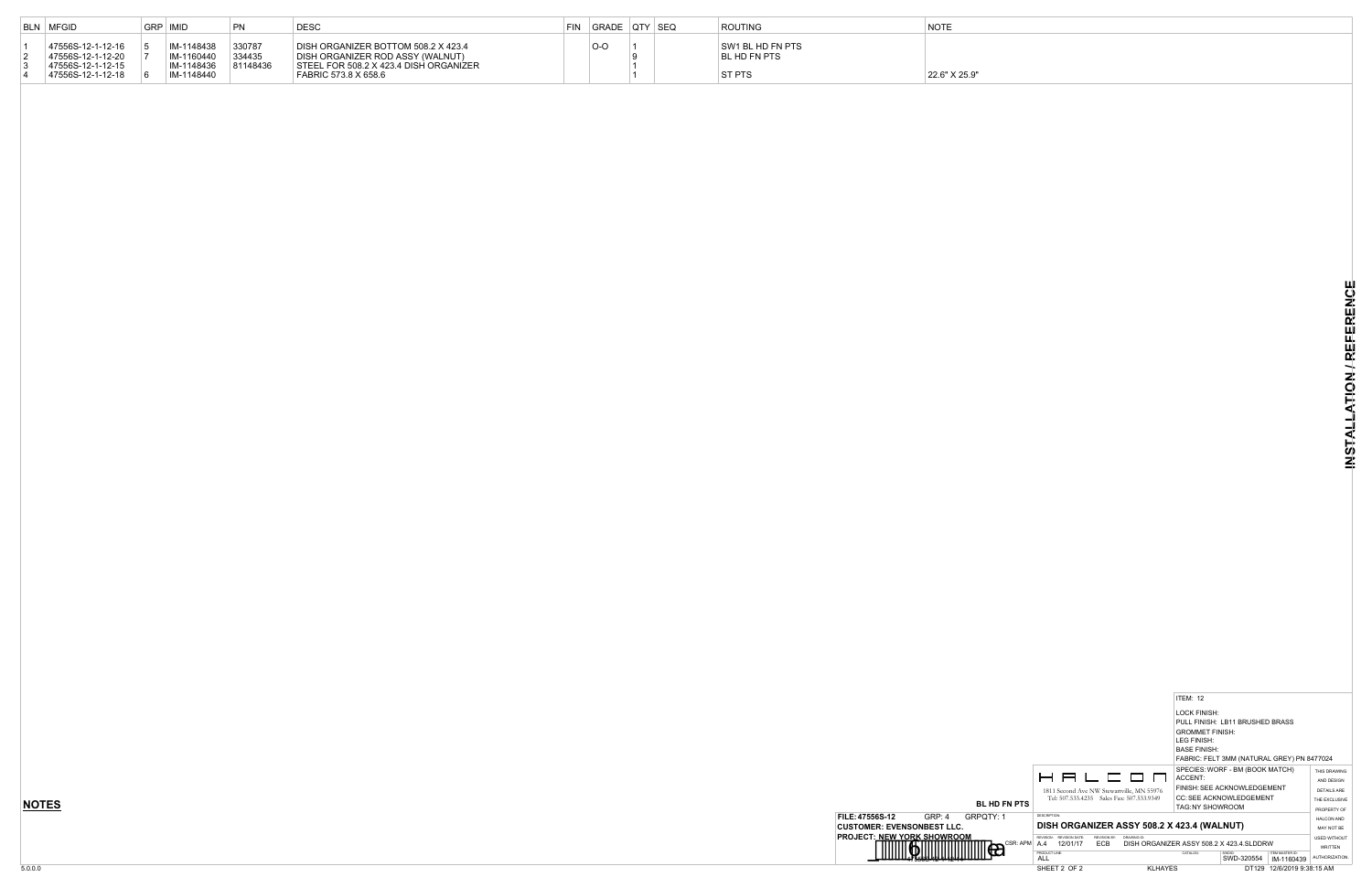

- 
- 
- 
- 
- 

#### BOM= \*Air Hinge (SOFT CLOSE)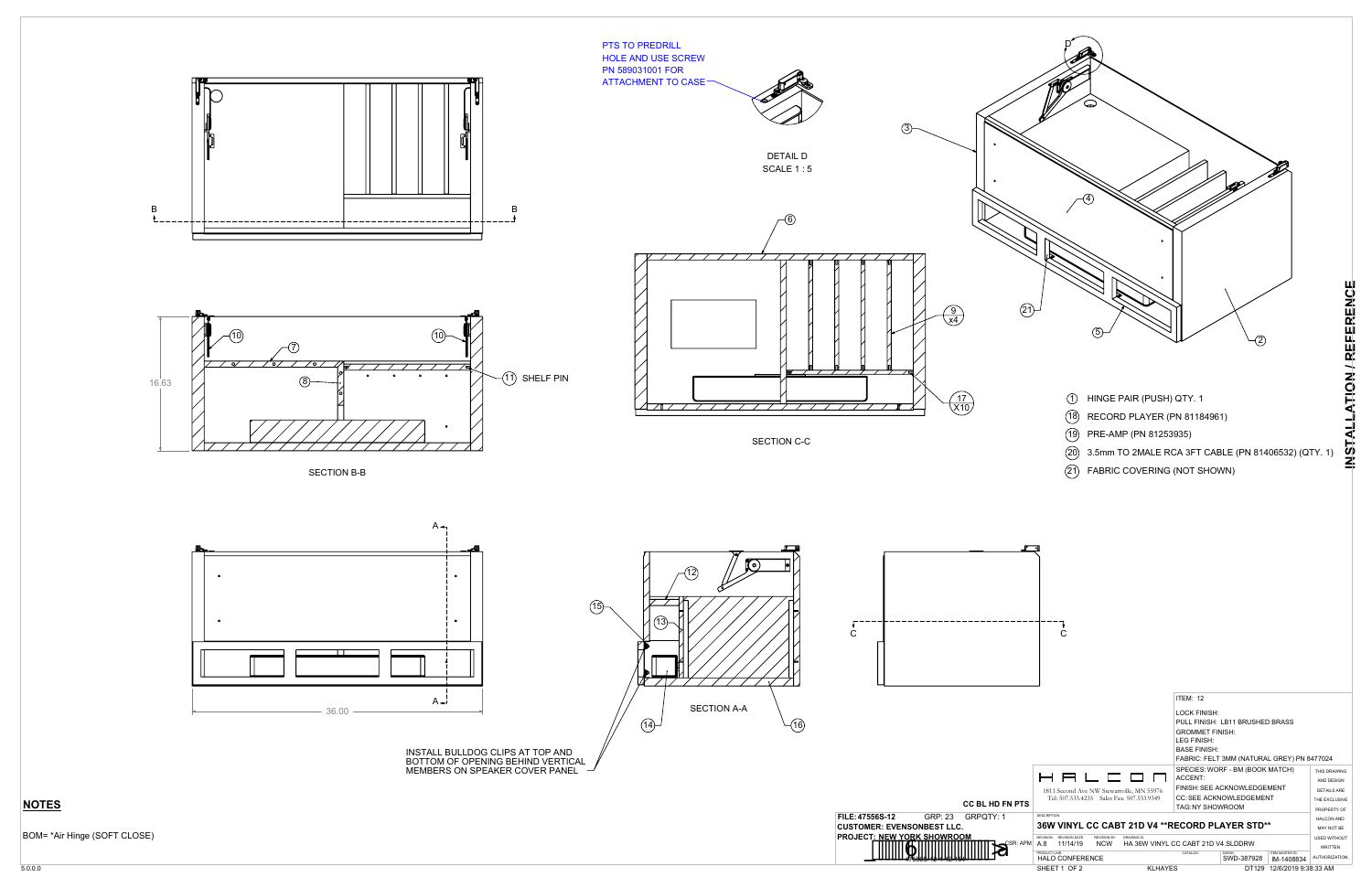|                                                                   |                                                                                 | <b>ITEM: 12</b>                       |                                            |                               |                                       |
|-------------------------------------------------------------------|---------------------------------------------------------------------------------|---------------------------------------|--------------------------------------------|-------------------------------|---------------------------------------|
|                                                                   |                                                                                 | LOCK FINISH:                          | PULL FINISH: LB11 BRUSHED BRASS            |                               |                                       |
|                                                                   |                                                                                 | <b>GROMMET FINISH:</b><br>LEG FINISH: |                                            |                               |                                       |
|                                                                   |                                                                                 | <b>BASE FINISH:</b>                   |                                            |                               |                                       |
|                                                                   |                                                                                 |                                       | FABRIC: FELT 3MM (NATURAL GREY) PN 8477024 |                               |                                       |
|                                                                   |                                                                                 |                                       | SPECIES: WORF - BM (BOOK MATCH)            |                               | THIS DRAWING                          |
|                                                                   | 2 2 L <b>2 D</b> N                                                              | ACCENT:                               |                                            |                               | AND DESIGN                            |
|                                                                   | 1811 Second Ave NW Stewartville, MN 55976                                       |                                       | FINISH: SEE ACKNOWLEDGEMENT                |                               | <b>DETAILS ARE</b>                    |
|                                                                   | Tel: 507.533.4235 Sales Fax: 507.533.9349                                       |                                       | <b>CC: SEE ACKNOWLEDGEMENT</b>             |                               | THE EXCLUSIVE                         |
| FN PTS                                                            |                                                                                 | TAG: NY SHOWROOM                      |                                            |                               | PROPERTY OF                           |
| <b>DESCRIPTION:</b><br>1                                          |                                                                                 |                                       |                                            |                               | HAI CON AND                           |
|                                                                   | 36W VINYL CC CABT 21D V4 **RECORD PLAYER STD**                                  |                                       |                                            |                               | MAY NOT BE                            |
| <b>REVISION DATE:</b><br>REVISION:<br>CSR: APM<br>A.8<br>11/14/19 | REVISION BY:<br>DRAWING ID:<br><b>NCW</b><br>HA 36W VINYL CC CABT 21D V4.SLDDRW |                                       |                                            |                               | <b>USED WITHOUT</b><br><b>WRITTEN</b> |
| PRODUCT LINE:<br><b>HALO CONFERENCE</b>                           |                                                                                 | CATALOG:                              | SWDID:<br>SWD-387928                       | ITEM MASTER ID:<br>IM-1408834 | AUTHORIZATION.                        |
| SHEET 2 OF 2                                                      | <b>KLHAYES</b>                                                                  |                                       | DT129                                      | 12/6/2019 9:38:33 AM          |                                       |

BOM= \*Air Hinge (SOFT CLOSE)



#### OR A PAIR \*RECORD PLAYER STD\*\*SALICE CEL6XE9XXV329.97.520

DS-20KL/WHTLEFT HANDSUGATSUNE PN HDS-20KR/WHTRIGHT HAND

HTTP://WWW.PROJECT-AUDIO.COM/MAIN.PHP?PROD=1XPRESSIONCARBON&CAT=TURNTABLES&LANG=EN AMAZON.COMHTTPS://WWW.AMAZON.COM/DP/B000YEK1AQ/?COLIID=I3FI98U7RZP8OE&COLID=30YZO3M

|                                                                                                                                      | BLN   MFGID                                                                                                                                                                                                                                                                                                                                                                                                                                          |                                                                                                      | GRP   IMID                                                                                                                                                                                                                                                                        | <b>PN</b>                                                                                                                                                                                               | <b>DESC</b>                                                                                                                                                                                                                                                                                                                                                                                                                                                                                                                                                                                                                                                                                      | FIN   GRADE   QTY   SEQ                                                                         |  | ROUTING                                                                                                                                                                                                 | <b>NOTE</b>                                                                                                                                                                                                                                                               |
|--------------------------------------------------------------------------------------------------------------------------------------|------------------------------------------------------------------------------------------------------------------------------------------------------------------------------------------------------------------------------------------------------------------------------------------------------------------------------------------------------------------------------------------------------------------------------------------------------|------------------------------------------------------------------------------------------------------|-----------------------------------------------------------------------------------------------------------------------------------------------------------------------------------------------------------------------------------------------------------------------------------|---------------------------------------------------------------------------------------------------------------------------------------------------------------------------------------------------------|--------------------------------------------------------------------------------------------------------------------------------------------------------------------------------------------------------------------------------------------------------------------------------------------------------------------------------------------------------------------------------------------------------------------------------------------------------------------------------------------------------------------------------------------------------------------------------------------------------------------------------------------------------------------------------------------------|-------------------------------------------------------------------------------------------------|--|---------------------------------------------------------------------------------------------------------------------------------------------------------------------------------------------------------|---------------------------------------------------------------------------------------------------------------------------------------------------------------------------------------------------------------------------------------------------------------------------|
| $\vert 3 \vert$<br>$\begin{array}{c} 4 \\ 5 \end{array}$<br> 6<br>$\begin{bmatrix} 8 \\ 9 \end{bmatrix}$<br> 15<br> 16<br> 17<br> 19 | 47556S-12-1-12-160<br>47556S-12-1-12-190<br>47556S-12-1-12-187<br>47556S-12-1-12-185<br>47556S-12-1-12-158<br>47556S-12-1-12-183<br>47556S-12-1-12-177<br>47556S-12-1-12-171<br>47556S-12-1-12-163<br>47556S-12-1-12-162<br>47556S-12-1-12-157<br>47556S-12-1-12-179<br>47556S-12-1-12-181<br>47556S-12-1-12-194<br>47556S-12-1-12-155<br>47556S-12-1-12-175<br>47556S-12-1-12-156<br>47556S-12-1-12-161<br>47556S-12-1-12-174<br>47556S-12-1-12-193 | 34<br>$ 33\rangle$<br> 32 <br>$\sqrt{24}$<br>31<br> 28 <br> 26 <br>25<br>$ 29\rangle$<br>- 30<br> 27 | IM-1139226<br>IM-1359249<br>IM-1359247<br>IM-1359244<br>IM-1139142<br>IM-1359242<br>IM-1359236<br>IM-1234092<br>IM-1234090<br>IM-1224852<br>IM-417602<br>IM-1359238<br>IM-1359240<br>IM-1408527<br>IM-007636<br>IM-1359234<br>IM-090176<br>IM-1184961<br>IM-1253935<br>IM-1406532 | 81139226<br>400060<br>400059<br>400057<br>327911<br>400056<br>400053<br>358300<br>358299<br>81224852<br>8417602<br>400054<br>400055<br>81408527<br>2350708<br>400052<br>2340715<br>81184961<br>81253935 | SALICE AIR HINGE (SOFT CLOSE)<br>18.23H VINYL-LH RH SIDE CC V4<br>18.23H VINYL-RH LH SIDE CC V4<br>36W VINYL CABT FALSE FRONT RH V4 CC<br>SOUNDBAR COVER<br>VINYL CAVITY BACK RH V4 CC<br>RH VINYL SHELF V4 CC<br>RH VINYL VERT V2 CC<br>VINYL STORAGE DIVIDER V3 CC<br>SUGATSUNE HDS-20K LIDSTAY PAIR (WHITE) *(STANDARD)<br>SHELF PIN 5MM (GALVANIZED *SILVER*)<br>VINYL CABT SMALL SHELF V4 CC<br>VINYL CAVITY FRONT VERT V4 CC<br><b>BOSE SOLO 5 SOUNDBAR</b><br>CATCH, BULL DOG<br>36W VINYL CABT BOTTOM 21D V4 CC<br>MAGIC WIRE SHELF SUPPORT 160MM<br>TURNTABLE - PRO-JECT 1XPRESSION CARBON<br>PRO-JECT PHONO BOX MM DC PHONOGRAPH PRE-AMP<br>3.5MM TO 2-MALE RCA ADAPTER CABLE - 3 FEET | $O-O$<br>$O-O$<br>$O-O$<br>$O-O$<br>$O-O$<br>$O-O$<br>$O-O$<br>$O-O$<br>$O-O$<br>$O-O$<br>$O-O$ |  | SW1 EB1 PP CC<br>SW1 EB1 PP CC<br>SW1 PP CC<br>SW1 PP BL HD FN PTS<br>SW1 TN1 PP CC<br>SW1 PP TN1 CC<br>SW1 PP TN1 CC<br>SW1 PP BL HD FN PTS<br>SW1 PP BL HD FN PTS<br>SW1 PP BL HD FN PTS<br>SW1 PP CC | PC USE QTY (1) FOR A PAIR *REC<br>$*$ 5 AXIS $*$<br>* 5 AXIS *<br><b>MITER FT</b><br><b>MITER FB</b><br><b>MITER FT</b><br><b>SUGATSUNE PN HDS-20KL/WHTL</b><br>H.F. #282.43.905<br>HTTP://WWW.PROJECT-AUDIO.CO<br>AMAZON.COMHTTPS://WWW.AMA<br>WWW.GRAINGER.COMPN 14X119 |
| 20<br>21                                                                                                                             | 47556S-12-1-12-173                                                                                                                                                                                                                                                                                                                                                                                                                                   |                                                                                                      | IM-1234227                                                                                                                                                                                                                                                                        | 81406532<br>88002150                                                                                                                                                                                    | SPEAKER GRILL CLOTH - BLACK (60")                                                                                                                                                                                                                                                                                                                                                                                                                                                                                                                                                                                                                                                                |                                                                                                 |  |                                                                                                                                                                                                         |                                                                                                                                                                                                                                                                           |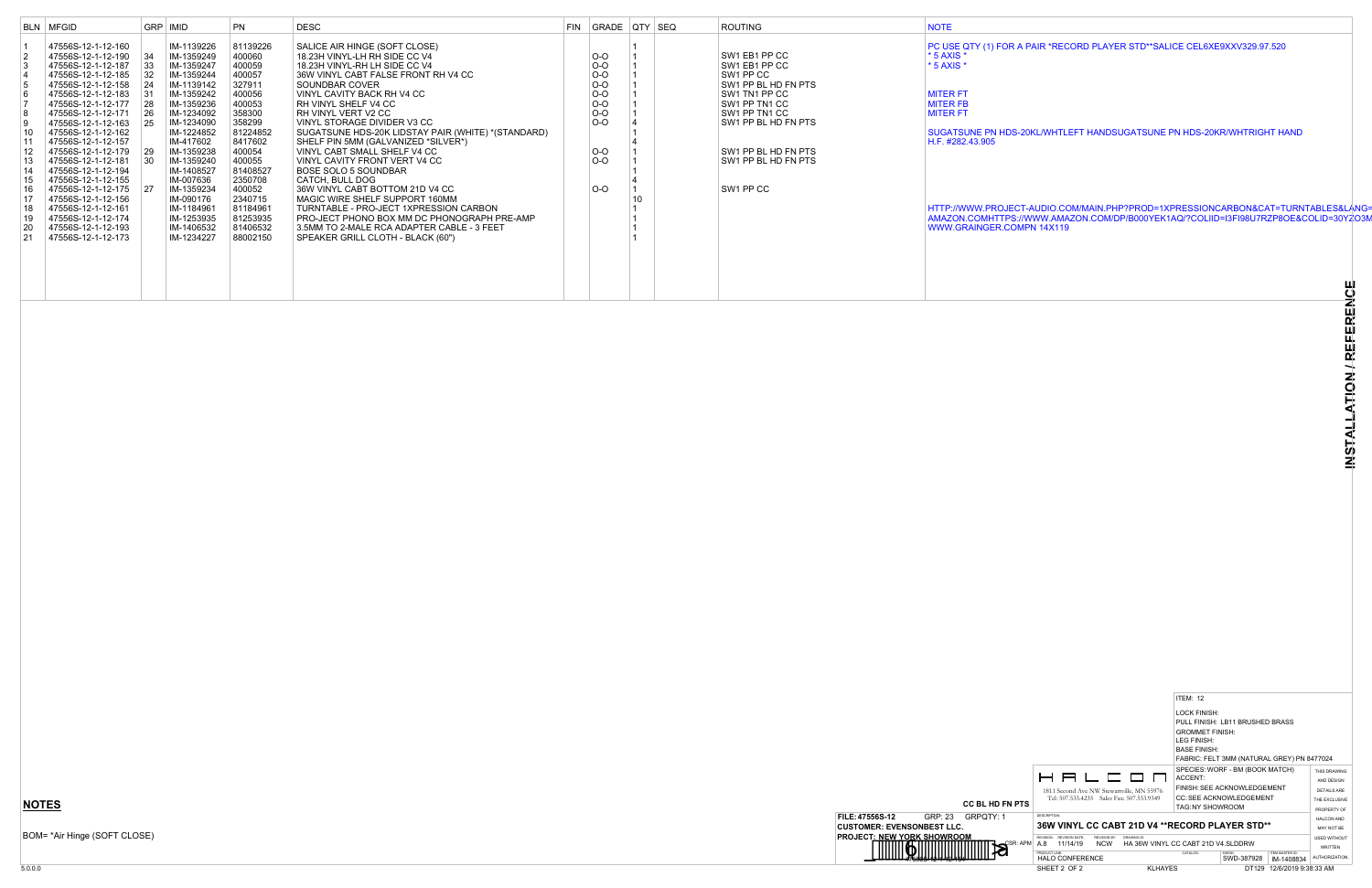



RIGHT HAND SIDE

SECTION B-B



 $A \rightarrow$  D

- 18 FHMS 8-32 x 1.25 MACHINE SCREW (QTY: 4)
- 19 DRAWER FACE ADJUSTMENT INSERT (QTY: 12)
- 20 FHMS 8-32 x .875 MACHINE SCREW (QTY: 8)



#### **NOTES**

BOM= \*CC Case \*WW Faces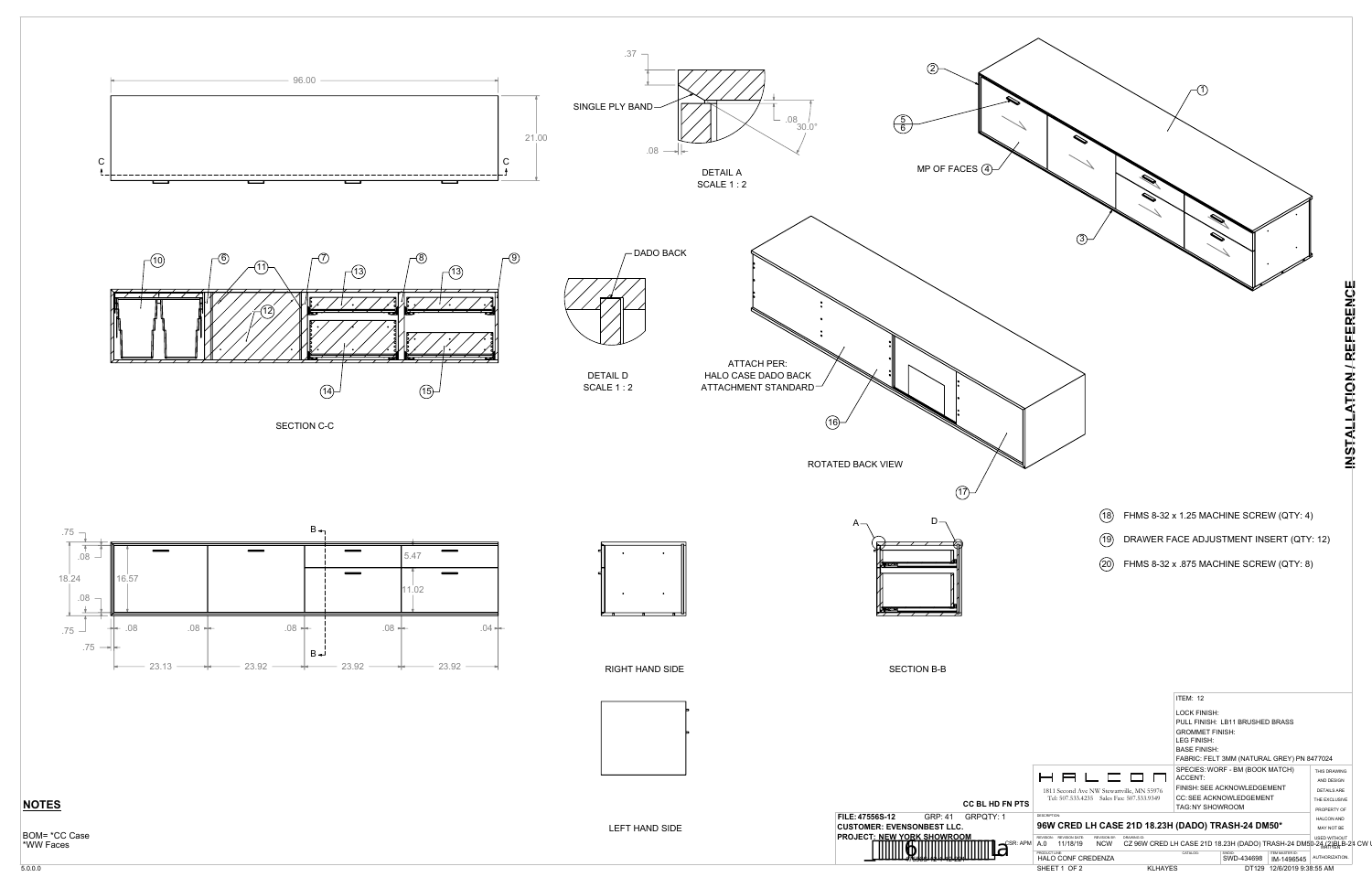

**APACITY** \*\*\*\*\*STANDARD CC1 SPACER NEEDED (IM-1234303)\*\*(WITHOUT COMPRESSOR) NTE (THERMO ELECTRIC \*SEE ACK FOR DRAWER FINISH\*MDF SLIDEOUT BOTTOM\*MACHINED FRONT TAWER FINISH\*MDF SLIDEOUT BOTTOM 'OM\*\*MAKE

**INSTALLATION / REFERENCE**

INSTALLATION / REFERENCE

BOM= \*CC Case \*WW Faces

|                                                                                                                                                    | <b>BLN MFGID</b>                                                                                                                                                                                                                                                                                                                                                                                                                                                                                                                                                                         |                                                                                                                                                                     | GRP   IMID                                                                                                                                                                                                                                                                                                                                                             | <b>PN</b>                                                                                                                                                                                                                                                                     | <b>DESC</b>                                                                                                                                                                                                                                                                                                                                                                                                                                                                                                                                                                                                                                                                                                                                                                                                                                                                                                                                                                                                                                                                                                                                                                                                                   | FIN GRADE QTY SEQ                                                                                                                                                             |                      |    | <b>ROUTING</b>                                                                                                                                                                                                                                                                                                                                                                                                                                                                                                                                                         | <b>NOTE</b>                                                                                                                                                                                                                                                                                                 |
|----------------------------------------------------------------------------------------------------------------------------------------------------|------------------------------------------------------------------------------------------------------------------------------------------------------------------------------------------------------------------------------------------------------------------------------------------------------------------------------------------------------------------------------------------------------------------------------------------------------------------------------------------------------------------------------------------------------------------------------------------|---------------------------------------------------------------------------------------------------------------------------------------------------------------------|------------------------------------------------------------------------------------------------------------------------------------------------------------------------------------------------------------------------------------------------------------------------------------------------------------------------------------------------------------------------|-------------------------------------------------------------------------------------------------------------------------------------------------------------------------------------------------------------------------------------------------------------------------------|-------------------------------------------------------------------------------------------------------------------------------------------------------------------------------------------------------------------------------------------------------------------------------------------------------------------------------------------------------------------------------------------------------------------------------------------------------------------------------------------------------------------------------------------------------------------------------------------------------------------------------------------------------------------------------------------------------------------------------------------------------------------------------------------------------------------------------------------------------------------------------------------------------------------------------------------------------------------------------------------------------------------------------------------------------------------------------------------------------------------------------------------------------------------------------------------------------------------------------|-------------------------------------------------------------------------------------------------------------------------------------------------------------------------------|----------------------|----|------------------------------------------------------------------------------------------------------------------------------------------------------------------------------------------------------------------------------------------------------------------------------------------------------------------------------------------------------------------------------------------------------------------------------------------------------------------------------------------------------------------------------------------------------------------------|-------------------------------------------------------------------------------------------------------------------------------------------------------------------------------------------------------------------------------------------------------------------------------------------------------------|
| 2<br>∣3<br> 4<br>5<br>$\begin{array}{c} 6 \\ 7 \end{array}$<br>8<br>∣9<br>  10<br>$\vert$ 11<br>12<br>13<br>14<br>15<br>16<br>17<br>18<br>19<br>20 | 47556S-12-1-12-316<br>47556S-12-1-12-341<br>47556S-12-1-12-331<br>47556S-12-1-12-336<br>47556S-12-1-12-321<br>47556S-12-1-12-326<br>47556S-12-1-12-371<br>47556S-12-1-12-352<br>47556S-12-1-12-366<br>47556S-12-1-12-312<br>47556S-12-1-12-225<br>47556S-12-1-12-349<br>47556S-12-1-12-376<br>47556S-12-1-12-346<br>47556S-12-1-12-356<br>47556S-12-1-12-284<br>47556S-12-1-12-304<br>47556S-12-1-12-226<br>47556S-12-1-12-227<br>47556S-12-1-12-265<br>47556S-12-1-12-285<br>47556S-12-1-12-359<br>47556S-12-1-12-363<br>47556S-12-1-12-222<br>47556S-12-1-12-224<br>47556S-12-1-12-223 | <b>60</b><br>65<br>63<br>64<br><b>61</b><br>62<br>73<br> 68 <br>$ 72\rangle$<br>59<br> 67 <br> 74 <br>∣66<br>69<br>58<br>$ 42\rangle$<br>  48<br>l 53<br> 70<br> 71 | IM-1139286<br>IM-1350553<br>IM-1139312<br>IM-1139312<br>IM-1139304<br>IM-1139304<br>IM-1496561<br>IM-1439423<br>IM-1496556<br>IM-1412128<br>IM-1130733<br>IM-1437811<br>IM-1496567<br>IM-1437743<br>IM-1496546<br>IM-1139263<br>IM-1234303<br>IM-1138132<br>IM-1139251<br>IM-1139257<br>IM-1160317<br>IM-1496549<br>IM-1496553<br>IM-668213<br>IM-1098406<br>IM-843424 | 327967<br>397108<br>327971<br>327971<br>327970<br>327970<br>444294<br>426320<br>444293<br>418158<br>88001983<br>425900<br>444296<br>425879<br>444290<br>81139263<br>358379<br>81138132<br>327947<br>327951<br>334395<br>444291<br>444292<br>8668213<br>81098406<br>5890823078 | 587.5W TRASH FACE 421H INSET-L HG 4IN PULL (MP)<br>607.6W DM50 FACE 421H HG 4IN PULL (MP)<br>607.6W BOX FACE 139H HG 4IN PULL (MP)<br>607.6W BOX FACE 139H HG 4IN PULL (MP)<br>607.6W DRW FACE 280H HG 4IN PULL (MP)<br>607.6W DRW FACE 280H HG 4IN PULL (MP)<br>96W CRED LH TOP 21D (DADO) DIV-24-24-24-24 CC UFBK<br>18.23H CRED LH SIDE 21D (DADO)(PM) TRASH CC UFBK<br>96W CRED LH BOT 21D (DADO) DIV-24-24VENT-24-24 CC<br>MP OF 96W X 18.26H CRED FACES - HG-R (T-F-BF-BF)*<br>4IN BAR PULL CTR<br>18.23H DIVIDER 21D TRASH-L DM50-R 1.5TH CC<br>18.23H DIVIDER 21D DM50-L BBB-R 1.5TH CC<br>18.23H DIVIDER 21D BBB-BOTH 1.5TH CC<br>X 18.23H DIVIDER 21D BBB-L VINYL-R .75TH CC<br>EURO-CARGO-S 3610-62 (2 BIN)<br>DM50 SIDE SPACER 10.5TH CC**STANDARD FOR HALO*****<br>DM50F FRIDGE (NTE (THERMO ELECTRIC MODEL)*********<br>DRW BOX 3.75 X 21.34 X 18 UMS COMPLETE SPACER-B*<br>DRW 9.13 X 21.34 X 18 UMS COMPLETE SPACER-B*<br>DRW 6.13X21.34X18.24 UMS COMPLETE(MACHINE FRONT)**<br>48W CRED CTR INTERIOR BACK 18.23H (DADO) DIV-24 CC<br>24W CRED LH INTERIOR BACK 18.23H (DADO) DIV-24 CC<br>FHPS 8-32 THREAD X .1.25 (STANDARD ZINC FINISH)<br><b>HAFELE DRAWER FACE ADJUSTMENT INSERT</b><br>FHMS 8-32 X .875 | $*P-2S$<br>$*P-2S$<br>$*P-2S$<br>$*P-2S$<br>$*P-2S$<br>$*P-2S$<br>$O-O$<br>$O-O$<br>$O-O$<br>$*P-2S$<br>$O-O$<br><b>O-O</b><br>$O-O$<br>$O-O$<br>$O-O$<br><b>O-O</b><br>$O-O$ | $\overline{2}$<br>12 | K1 | K1-A1 MP=59 SW2 EB2 PP WS1 BL WS2 HD FN PTS<br>K1-A2 MP=59 SW2 EB2 PP WS1 BL WS2 HD FN PTS<br>K1-A3 MP=59 SW2 EB2 PP WS1 BL WS2 HD FN PTS<br>K1-A4 MP=59 SW2 EB2 PP WS1 BL WS2 HD FN PTS<br>K1-B3 MP=59 SW2 EB2 PP WS1 BL WS2 HD FN PTS<br>K1-B4 MP=59 SW2 EB2 PP WS1 BL WS2 HD FN PTS<br>SW1 EB1 PP TN1 TM CC<br>SW1 EB1 PP TN1 TM CC<br>SW1 EB1 PP TN1 TM CC<br>SW1 HP1 RT1 SW2<br>SW1 EB1 PP CC<br>SW1 EB1 PP CC<br>SW1 EB1 PP CC<br>SW1 EB1 PP CC<br>SW1 EB1 PP CC<br>BL HD FN PTS<br><b>BL HD FN PTS</b><br><b>BL HD FN PTS</b><br>SW1 EB1 PP CC<br>SW1 EB1 PP CC | <b>MITER FB</b><br>MITER FB<br>MITER FT<br>*REV BUTT<br>2 BIN60L TOTAL CAPACITY<br>***FINISHING TO PAINT CC1 BLACK<br>*****STANDARD CC1 SPACER NEED<br>*SEE ACK FOR DRAWER FINISH*MI<br>*SEE ACK FOR DRAWER FINISH*MI<br>*SLIDE OUT BOTTOM**MAKE<br>MCMASTER: 90273A201<br>430.90.713TO BE USED WITH 8-32 S |

430.90.713TO BE USED WITH 8-32 SCREW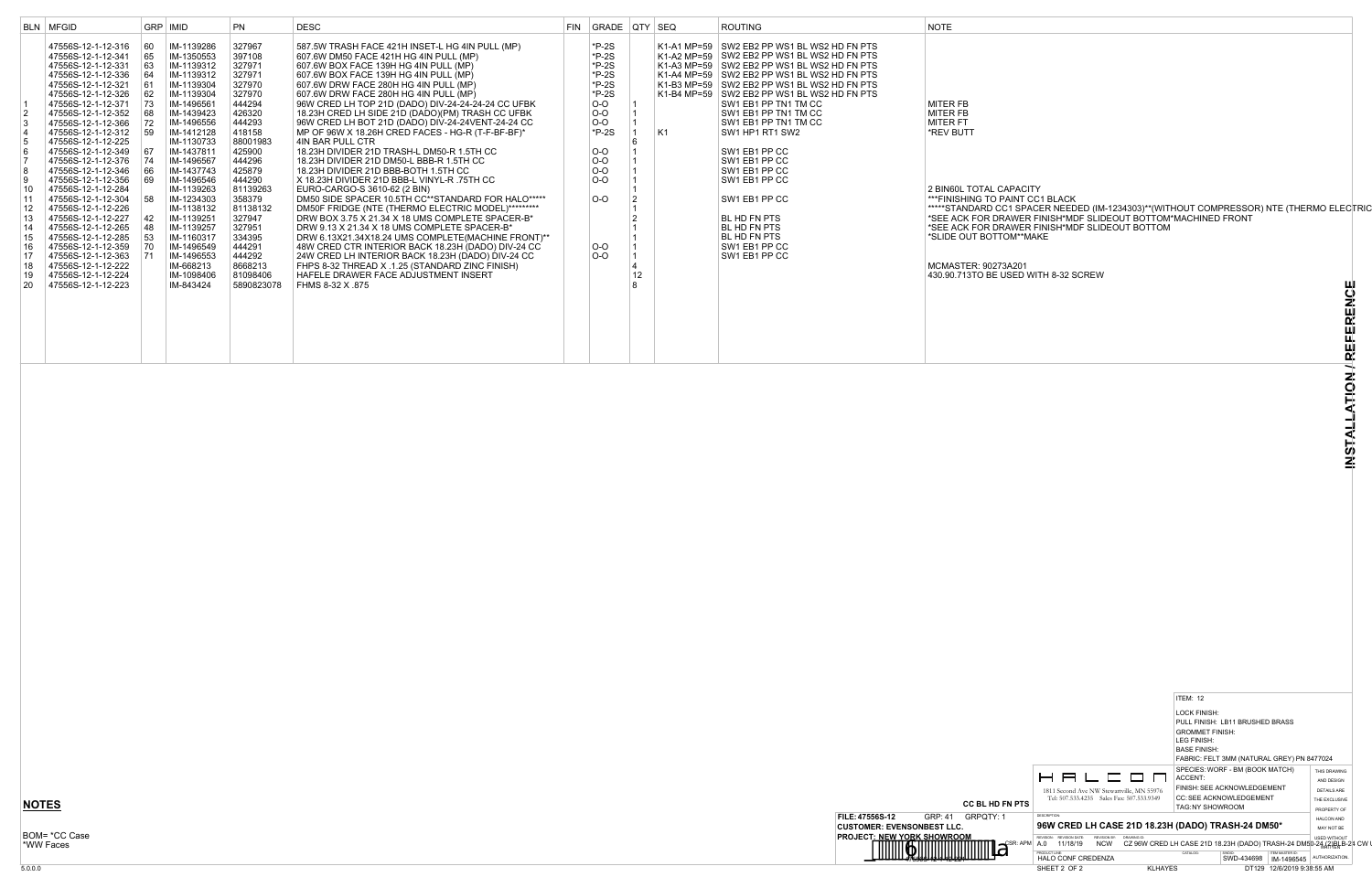





DETAIL A SCALE 1 : 5



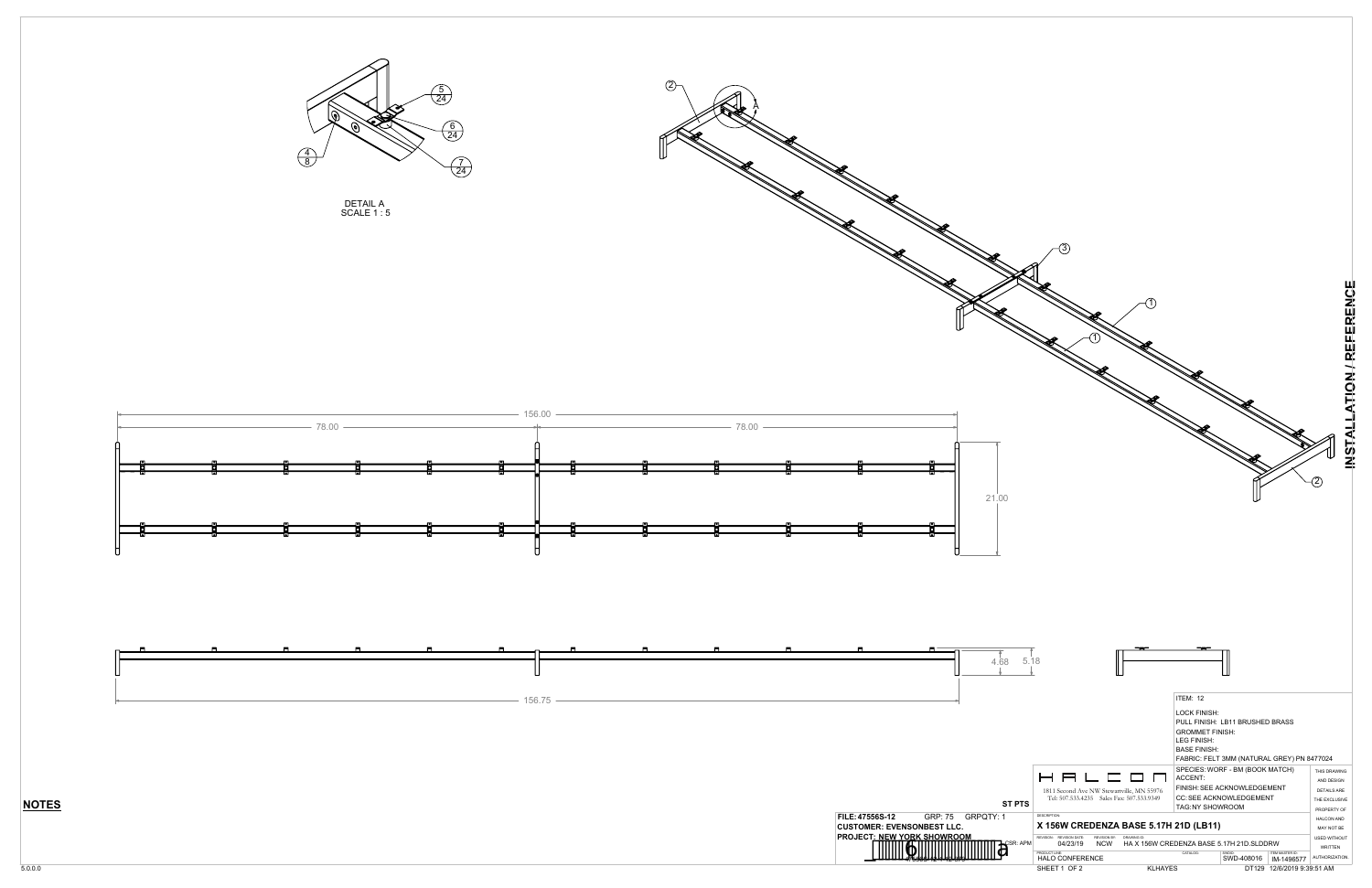|            |                                                                                                                                         | <b>ITEM: 12</b>                                                              |                                                                                                  |                                       |                |  |  |  |  |  |
|------------|-----------------------------------------------------------------------------------------------------------------------------------------|------------------------------------------------------------------------------|--------------------------------------------------------------------------------------------------|---------------------------------------|----------------|--|--|--|--|--|
|            |                                                                                                                                         | LOCK FINISH:<br><b>GROMMET FINISH:</b><br>LEG FINISH:<br><b>BASE FINISH:</b> | PULL FINISH: LB11 BRUSHED BRASS<br>FABRIC: FELT 3MM (NATURAL GREY) PN 8477024                    |                                       |                |  |  |  |  |  |
| ST PTS     | 8 8 6 6 9 0<br>1811 Second Ave NW Stewartville, MN 55976<br>Tel: 507.533.4235 Sales Fax: 507.533.9349                                   | ACCENT:<br>TAG: NY SHOWROOM                                                  | SPECIES: WORF - BM (BOOK MATCH)<br>FINISH: SEE ACKNOWLEDGEMENT<br><b>CC: SEE ACKNOWLEDGEMENT</b> |                                       |                |  |  |  |  |  |
| 1          | <b>DESCRIPTION:</b><br>X 156W CREDENZA BASE 5.17H 21D (LB11)                                                                            |                                                                              |                                                                                                  |                                       |                |  |  |  |  |  |
| . CSR: APM | <b>REVISION DATE:</b><br>REVISION BY:<br>DRAWING ID:<br>REVISION:<br><b>NCW</b><br>HA X 156W CREDENZA BASE 5.17H 21D SLDDRW<br>04/23/19 |                                                                              |                                                                                                  | <b>USED WITHOUT</b><br><b>WRITTEN</b> |                |  |  |  |  |  |
|            | PRODUCT UNF:<br><b>HALO CONFERENCE</b>                                                                                                  | CATALOG:                                                                     | SWDID:<br>SWD-408016                                                                             | ITEM MASTER ID:<br>IM-1496577         | AUTHORIZATION. |  |  |  |  |  |
|            | SHEET 2 OF 2<br><b>KLHAYES</b>                                                                                                          |                                                                              |                                                                                                  | DT129 12/6/2019 9:39:51 AM            |                |  |  |  |  |  |



### TER

2513562HP00

|                | <b>BLN MFGID</b>                         | GRP   IMID             | <b>PN</b>          | <b>DESC</b>                                      | FIN GRADE QTY SEQ |          | <b>ROUTING</b> | <b>NOTE</b>      |
|----------------|------------------------------------------|------------------------|--------------------|--------------------------------------------------|-------------------|----------|----------------|------------------|
|                | 47556S-12-1-12-405                       | IM-1410130             | 81410130           | 155.25 CRED-BENCH SUPPORT RAIL (BLACK)           |                   |          |                |                  |
| 2              | 47556S-12-1-12-390 77                    | IM-1196814             | 346463             | 21W BENCH-CRED LEG ASM 4.68H MK2 (LB11)          |                   |          | ST PTS         |                  |
|                | 47556S-12-1-12-383 76                    | IM-1196810             | 346459             | 21W BENCH-CRED LEG ASM 4.68H FLOATING MK2 (LB11) |                   |          | ST PTS         |                  |
|                | 47556S-12-1-12-382<br>47556S-12-1-12-381 | IM-1185546             | 81185546           | 0.313-18 X 0.625L FSHCS<br>2.5IN LEVELING PLATE  |                   |          |                | 91253A580 MCMAST |
| <sup>∣</sup> 6 | 47556S-12-1-12-380                       | IM-740053<br>IM-696793 | 8740053<br>8696793 | .25-20 HEX LEVELER 1.4IN STUD (BLACK)            |                   | 24<br>24 |                | CARPIN PN 433BO2 |
|                | 47556S-12-1-12-404                       | IM-1211438             | 81211438           | SPACER .75OD .26ID X .5H (BLACK)                 |                   | 24       |                |                  |
|                |                                          |                        |                    |                                                  |                   |          |                |                  |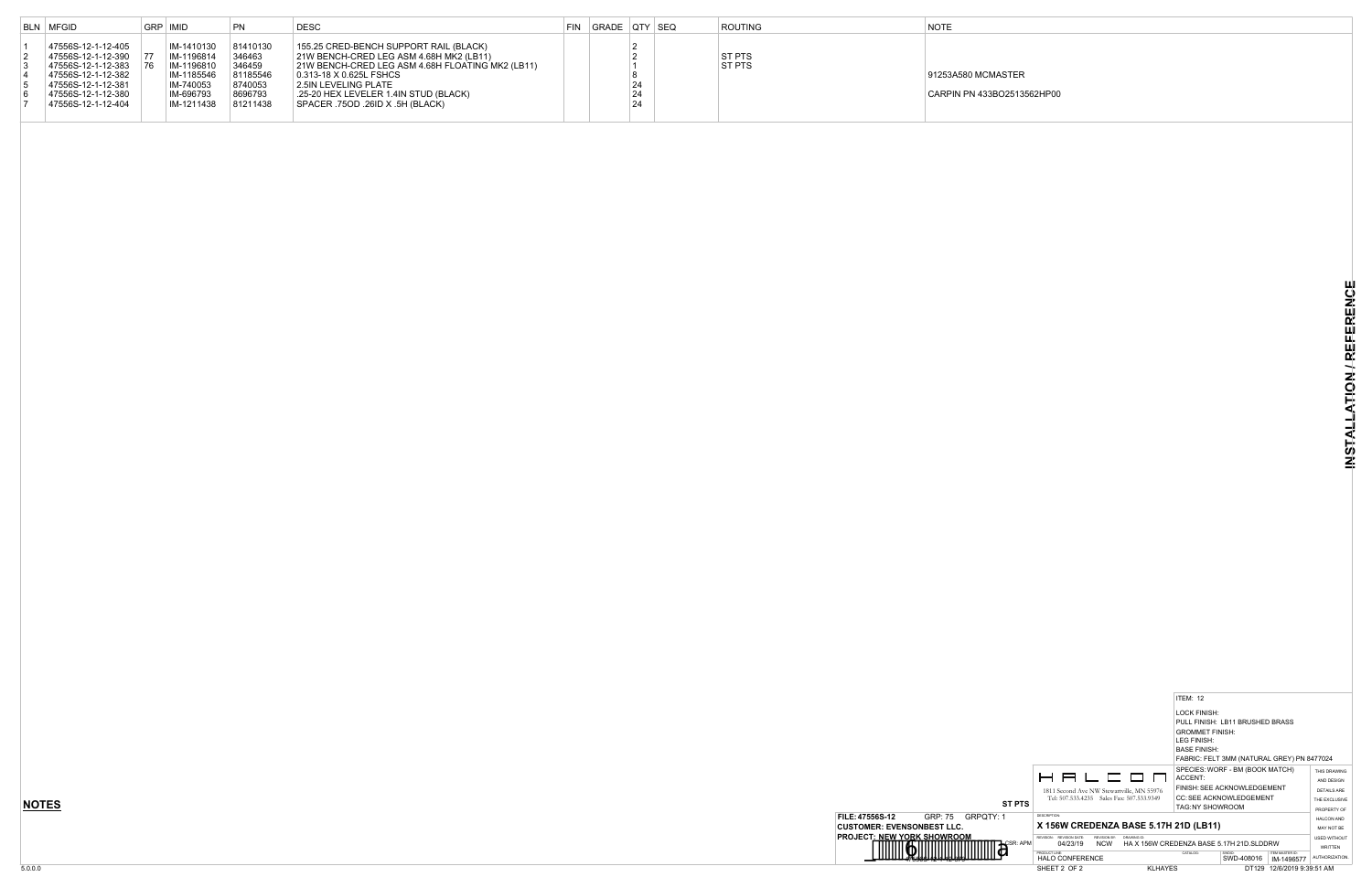











BOM= \*Walnut Paper Inserts \*LB8 Base